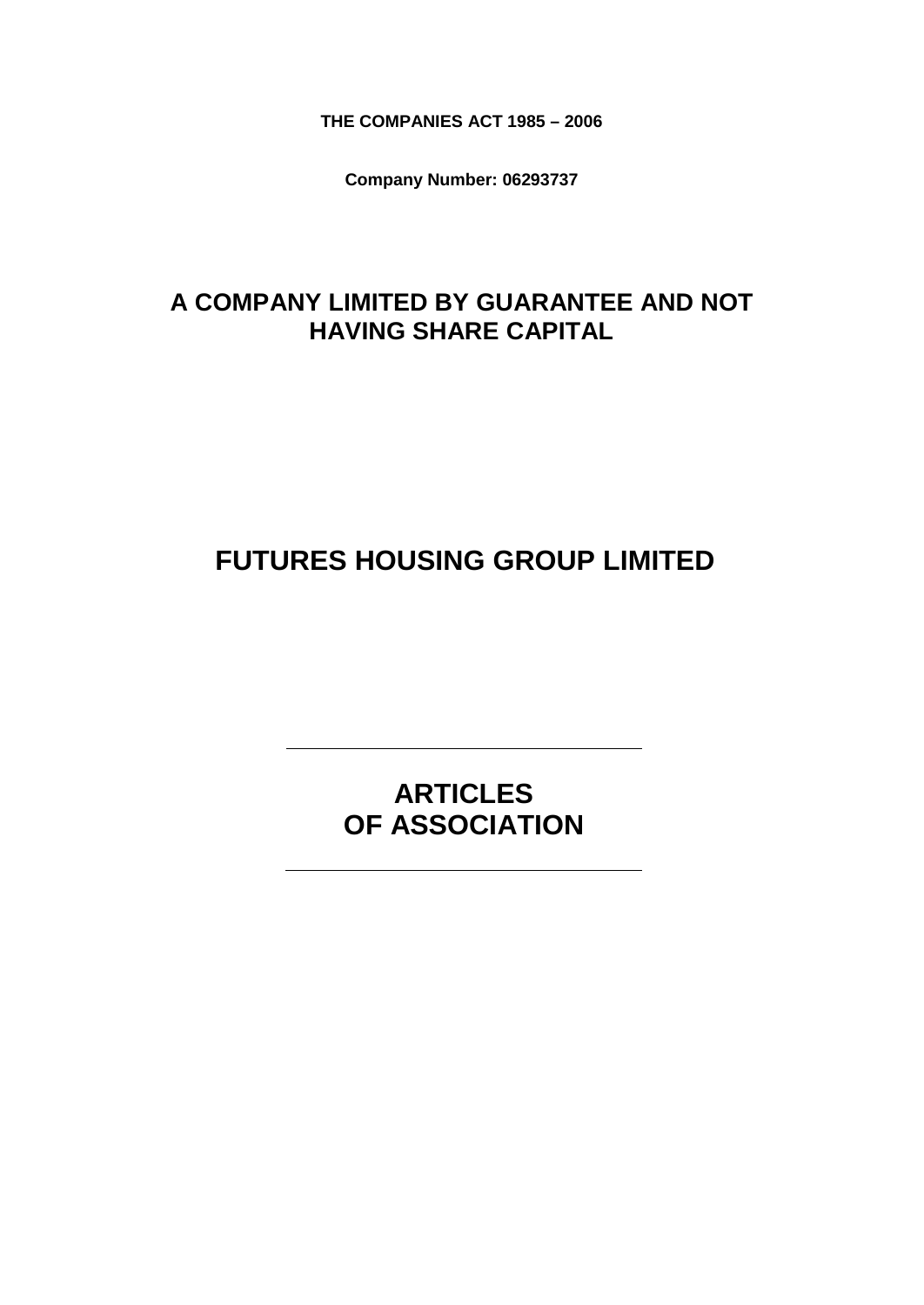# **NAME**

1. The name of the Company is **Futures Housing Group Limited**.

## **INTERPRETATION**

2. For the purpose of these Articles:-

| "the Act"              | Means the Companies Acts (as defined in             |
|------------------------|-----------------------------------------------------|
|                        | section 2 of the Companies Act 2006) in so far      |
|                        | as they apply to the Company including any          |
|                        | statutory modification or re-enactment thereof      |
|                        | for the time being in force;                        |
| "the Articles"         | Means these articles of association of the          |
|                        | Company as originally adopted or as altered         |
|                        | from time to time;                                  |
| "Authorised Signatory" | Means any person authorised by the Board to         |
|                        | execute documents using the seal;                   |
| "Board"                | Means the board of the Company from time to         |
|                        | time appointed in accordance with these             |
|                        | Articles of Association;                            |
| "Board Directors"      | Means the directors of the Company from             |
|                        | time to time appointed and shall include any        |
|                        | Executive Board Director and shall exclude          |
|                        | any co-optees;                                      |
| "Chair"                | Means the Chair appointed by the Board in           |
|                        | accordance with Article 68;                         |
| "clear days"           | In relation to the period of a notice means that    |
|                        | period excluding the day when the notice is         |
|                        | given or deemed to be given and the day for         |
|                        | which it is given or on which it is to take effect; |
| "Company"              | Means Futures Housing Group Limited;                |
| "Connected Person"     | Means in relation to a Board Director or co-        |
|                        | optee, a person with whom the Board Director        |
|                        | or co-optee shares a common interest such           |
|                        | that the Board Director or co-optee may             |
|                        | reasonably be regarded as benefitting directly      |
|                        | or indirectly from any material benefit received    |
|                        | by that person, being either a member of the        |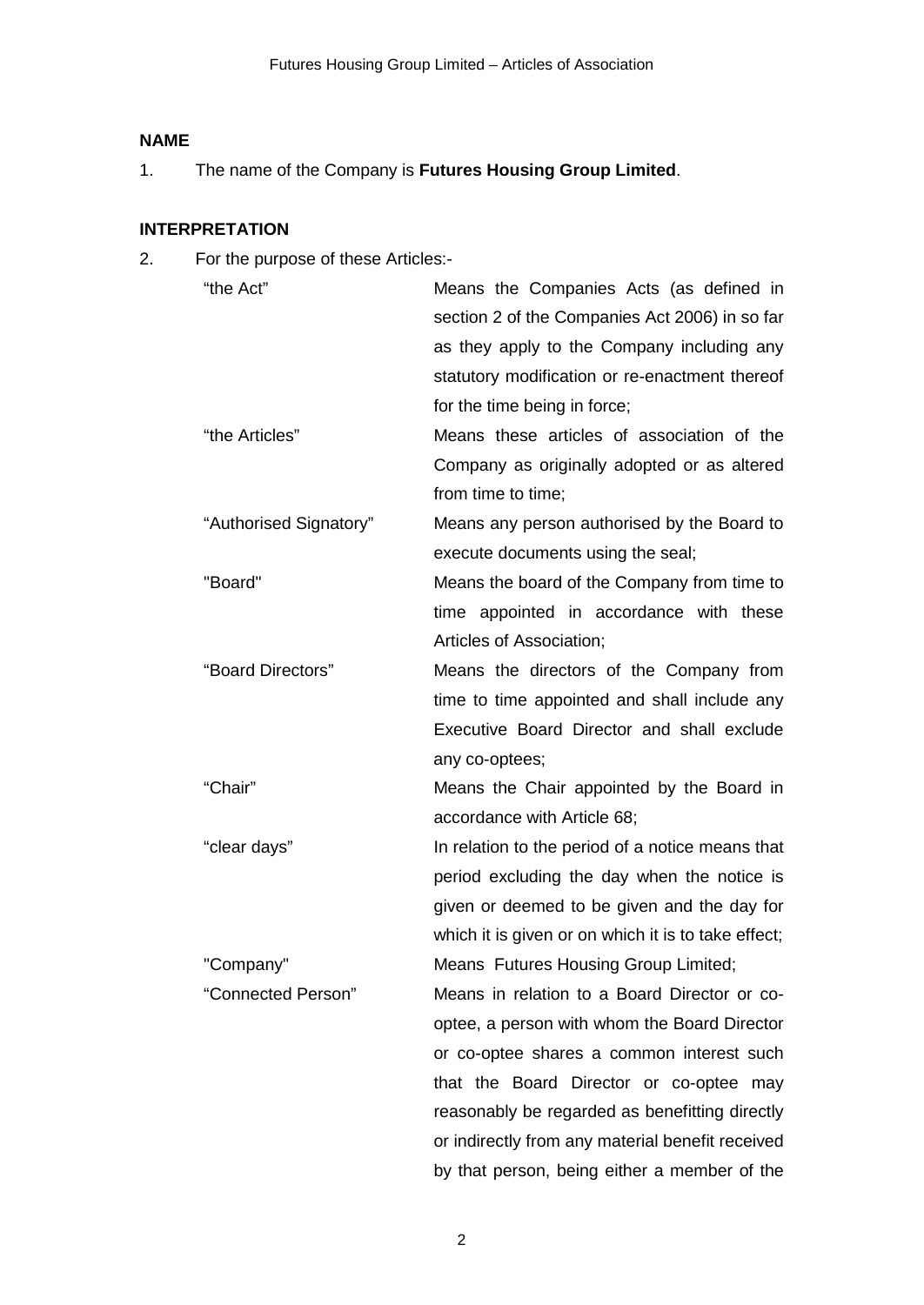|                            | Board Director's or co-optee's family or       |
|----------------------------|------------------------------------------------|
|                            | household, or a person or body who is a        |
|                            | business associate of the Board Director or    |
|                            | co-optee, but (for the avoidance of doubt)     |
|                            | does not include a company with which the      |
|                            | Board Director's or co-optee's only connection |
|                            | is as the owner or controller of more than 2%  |
|                            | of a company the shares in which are publicly  |
|                            | quoted or less than 10% of any other           |
|                            | company;                                       |
| "co-optee"                 | Means a person co-opted to the Board           |
|                            | pursuant to Article 8;                         |
| "Executive Board Director" | Means any director appointed in accordance     |
|                            | with Article 35 and 36 who is a member of the  |
|                            | Company's senior management team from          |
|                            | time to time;                                  |
| "Group"                    | Means the Company and its Subsidiaries or      |
|                            | any subsidiary of any subsidiary from time to  |
|                            | time;                                          |
| "Hostel"                   | Is as defined in Section 63 of the Housing Act |
|                            | 1996;                                          |
| "House"                    | Is as defined in Section 63 of the Housing Act |
|                            | 1996;                                          |
|                            |                                                |
| "Local Authority Person"   | Means a person:                                |
|                            | who is or has been a member of a<br>(i)        |
|                            | Relevant Local Authority or the spouse,        |
|                            | partner or close relative of such a person in  |
|                            | the preceding four years; or                   |
|                            | who is an officer of a Relevant Local<br>(ii)  |
|                            | Authority or the spouse, partner or close      |
|                            | relative of such person which for these        |
|                            | purposes shall not include employees with      |
|                            | non-managerial posts apart from housing        |
|                            | employees; or                                  |
|                            | who is or has been both an employee<br>(iii)   |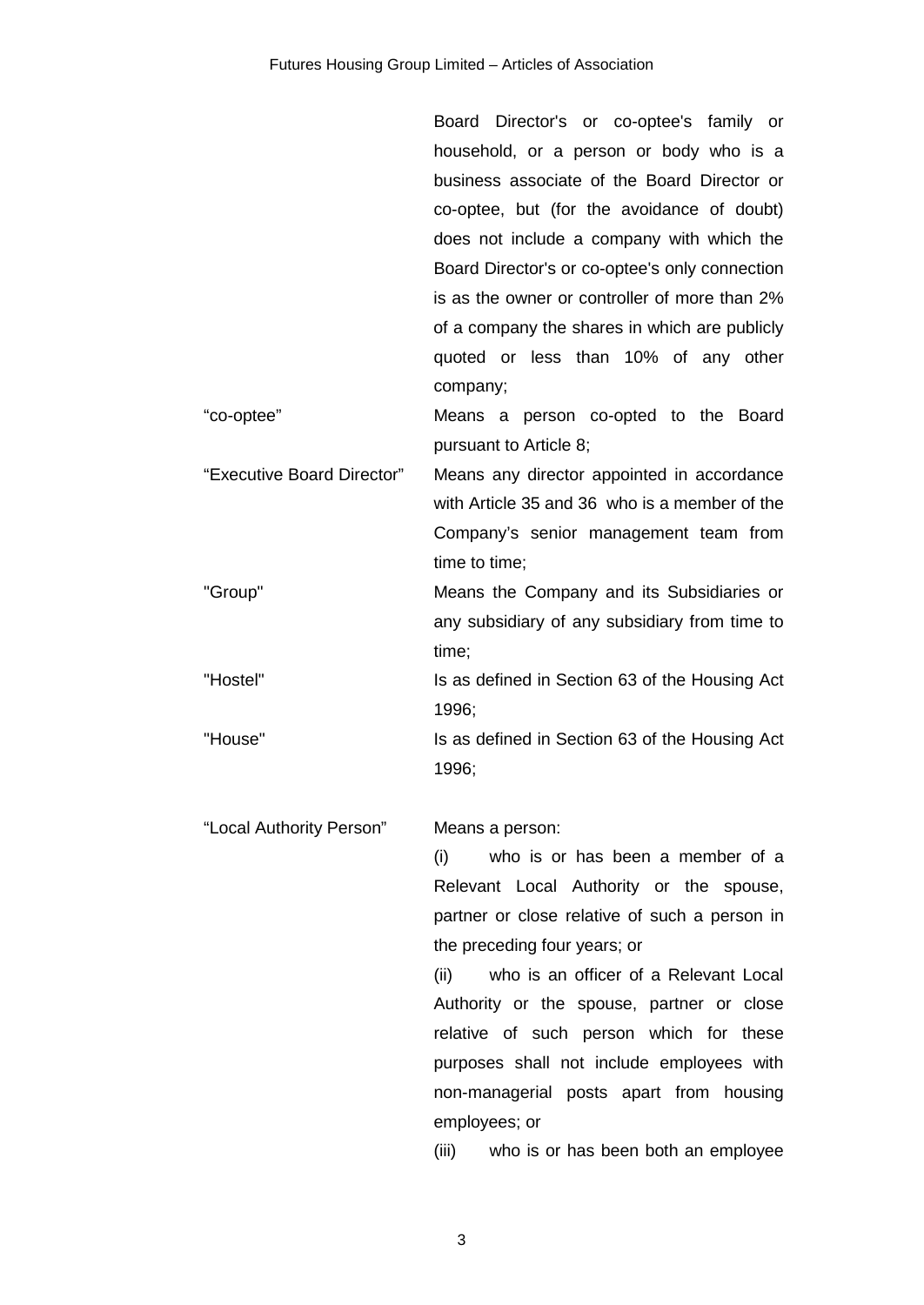and either a director, manager, secretary or other similar officer of a company which is under the control of a Relevant Local Authority in the preceding four years; (iv) who is associated with a local authority by virtue of an order made by the Secretary of State pursuant to or in accordance with section 69 of the Local Government and

"Member" Means any person, corporate body or unincorporated body admitted to membership in accordance with these Articles;

Housing Act 1989;

- "Non-Executive Board Director" Means a Board Director who is not an Executive Board Director. "Office" Means the registered office of the Company; "Property" Means any residential property owned or
- managed by the Company; "Registered Provider" Means a provider of social housing as defined
	- in Section 80 of the Housing and Regeneration Act 2008;
- "Regulator" Means the Regulation Committee established by the Homes and Communities Agency pursuant to the Housing and Regeneration Act 2008 or any future body or authority (including any statutory successor) carrying on a similar regulatory or supervisory functions;
- "Relevant Local Authority" Means a local authority as defined in Section 1 of the Housing Act 1985 (as amended or reenacted form time to time) that has previously managed for rent a substantial part (being more than 20 percent) of the rented housing provided by the Group; "the Rules" Means any rules and bylaws adopted by the
	- Company from time to time in accordance with Article 94;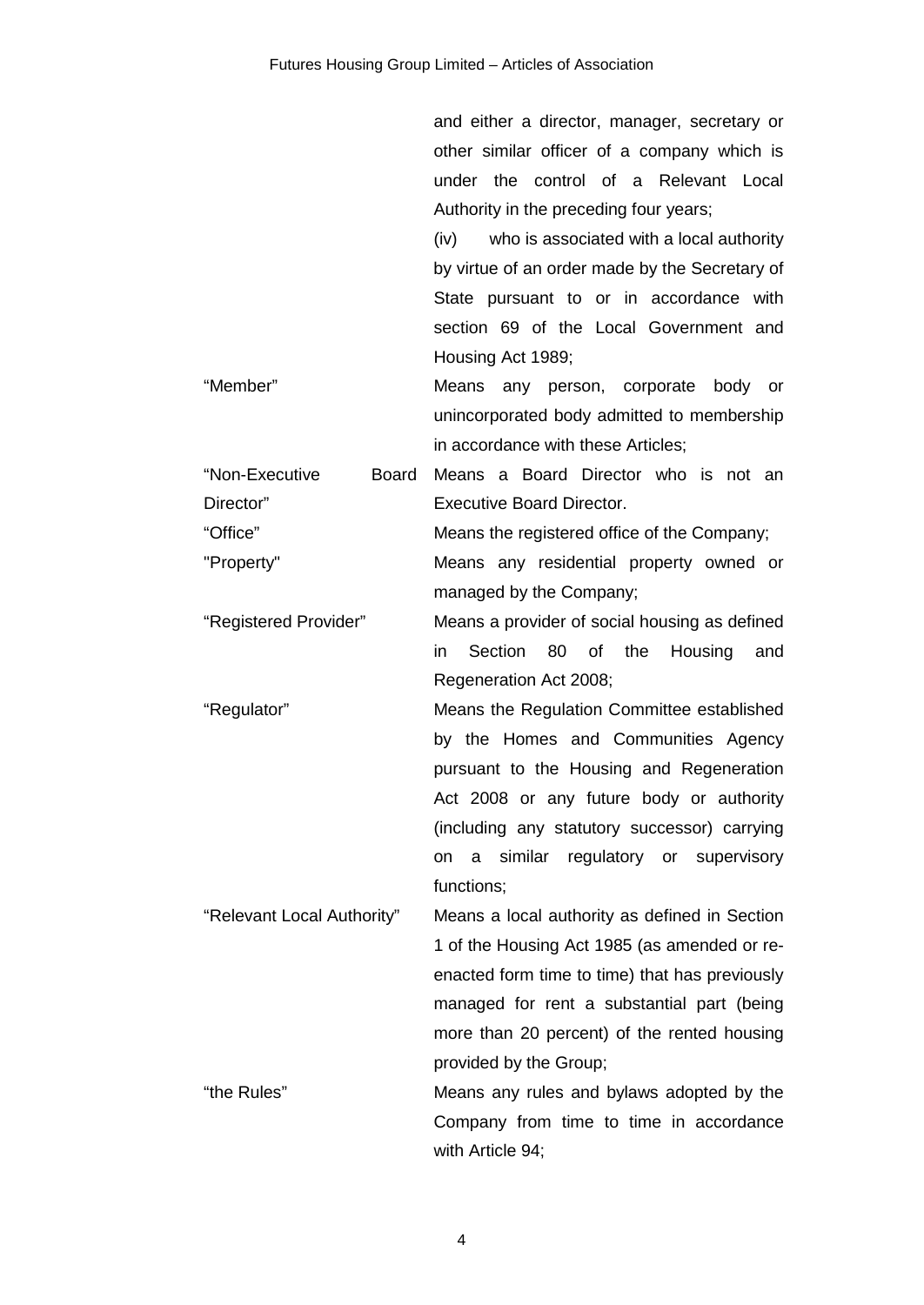| "the Seal"           | Means the common seal of the Company if it        |
|----------------------|---------------------------------------------------|
|                      | has one;                                          |
| "Secretary"          | Means the secretary (if any) of the Company       |
|                      | or any other person appointed to perform the      |
|                      | duties of the secretary of the Company,           |
|                      | including a joint, assistant or deputy secretary; |
| "social housing"     | Has the same meaning as set out in section        |
|                      | 68 to 70 of the Housing and Regeneration Act      |
|                      | 2008 as may be amended or re-enacted from         |
|                      | time to time;                                     |
| "Subsidiary"         | Means any subsidiary of the Company as            |
|                      | defined in Section 1159 of Companies Act          |
|                      | 2006 or Section 60 of the Housing Act 1996;       |
| "Tenant"             | Means any person occupying residential            |
|                      | property owned or managed by the Group            |
|                      | under a tenancy or lease, or any person           |
|                      | occupying premises as a licensee;                 |
| "the United Kingdom" | Means Great Britain and Northern Ireland;         |
|                      | and                                               |
| "Vice Chair"         | Means the Vice Chair of the Board appointed       |
|                      | in accordance with Article 68.                    |

In these Articles words importing individuals shall, except where the context otherwise requires, include corporations and words importing the singular shall include the plural and vice versa and words importing the masculine gender only shall include the feminine gender.

Subject as aforesaid, words or expressions contained in these Articles shall, unless the context requires otherwise, bear the same meaning as in the Act but excluding any statutory modification thereof not in force when these regulations become binding on the Company.

### **REGISTERED OFFICE**

3. The registered office of the Company will be situated in England.

## 4. **OBJECTS AND POWERS**

4.1 The Company shall not trade for profit. The Company's objects shall be to carry on for the benefit of the community the business of:-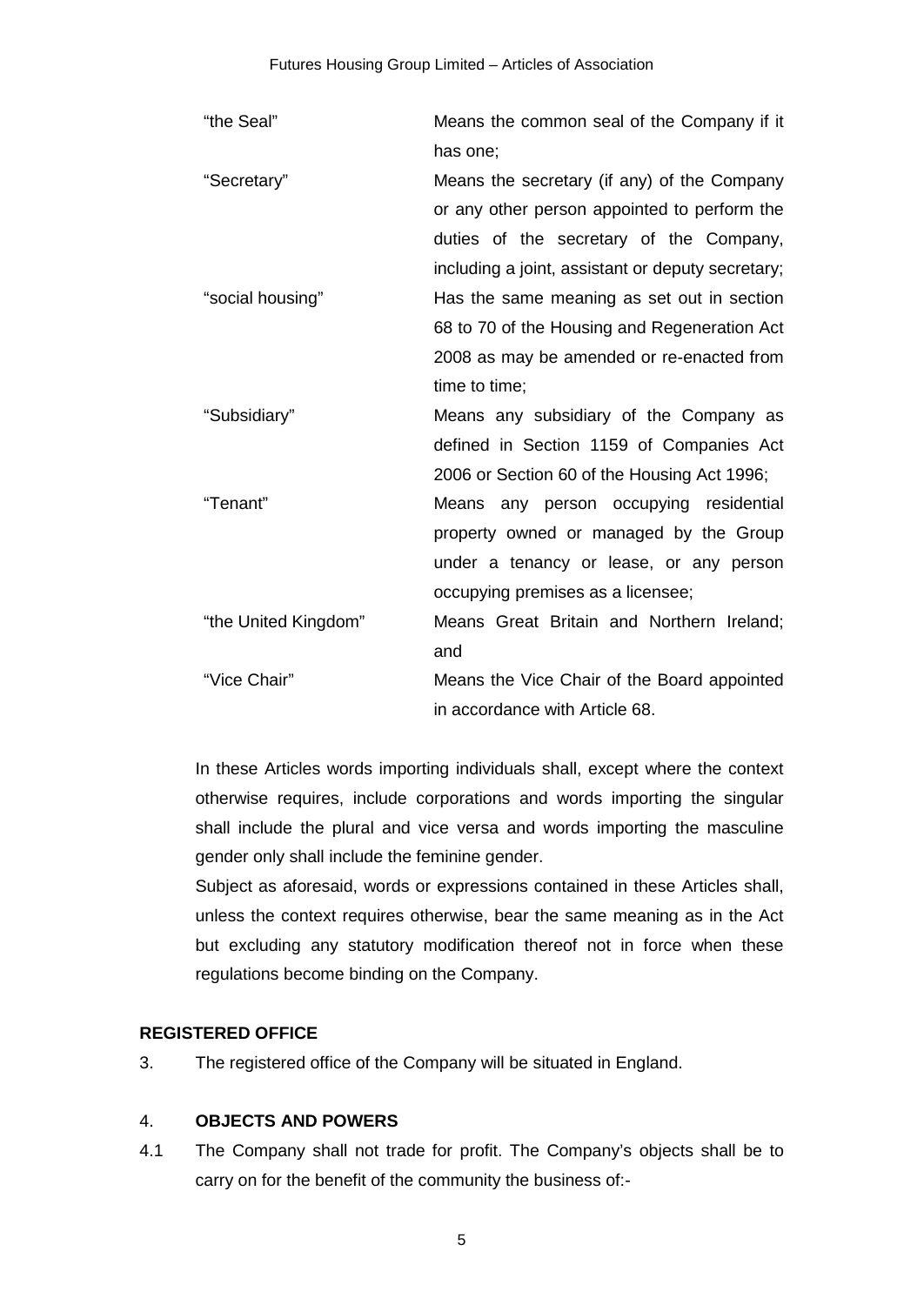- 4.1.1 To acquire, provide, construct, improve or manage Houses or other accommodation to be kept available for letting and the provision of social housing;
- 4.1.2 To acquire the legal estate and equitable interests in land and buildings and other real or personal property or interests in land as may be capable of being utilised in connection with the maintenance management and development of any Property;
- 4.1.3 To provide Hostels for permanent or temporary accommodation and or other temporary accommodation;
- 4.1.4 To provide land, amenities or services or to provide, construct, repair or improve buildings, for its Tenants or Residents either exclusively or together with other persons, including persons who are neither Tenants or Residents;
- 4.1.5 To acquire, repair and improve or create by the conversion of Houses or other property, Houses to be disposed of on sale, on lease or on shared ownership terms;
- 4.1.6 To construct Houses to be disposed of on sale, on lease or on shared ownership terms in accordance with the additional permissible purposes allowed under the Housing Act 1996 (where applicable) and the Housing and Regeneration Act 2008;
- 4.1.7 To manage accommodation not owned by the Company including Houses held on leases or other lettings, Hostels or blocks of flats;
- 4.1.8 To provide services of any description for owners or occupiers of Houses in arranging or carrying out works of maintenance, repair or improvement, or encouraging or facilitating the carrying out of such works;
- 4.1.9 To encourage and give advice on the forming of Registered Providers and housing associations, or provide services for, and give advice on the running of, such associations and other voluntary organisations concerned with housing, or matters connected with housing;
- 4.1.10 To secure and promote the involvement of Tenants and members of the local community in all aspects of the Company's affairs;
- 4.1.11 To improve and protect the physical and social environment of the Properties whether in association with public or local authorities, voluntary associations, the inhabitants of the area or otherwise howsoever including carrying out regeneration activities within the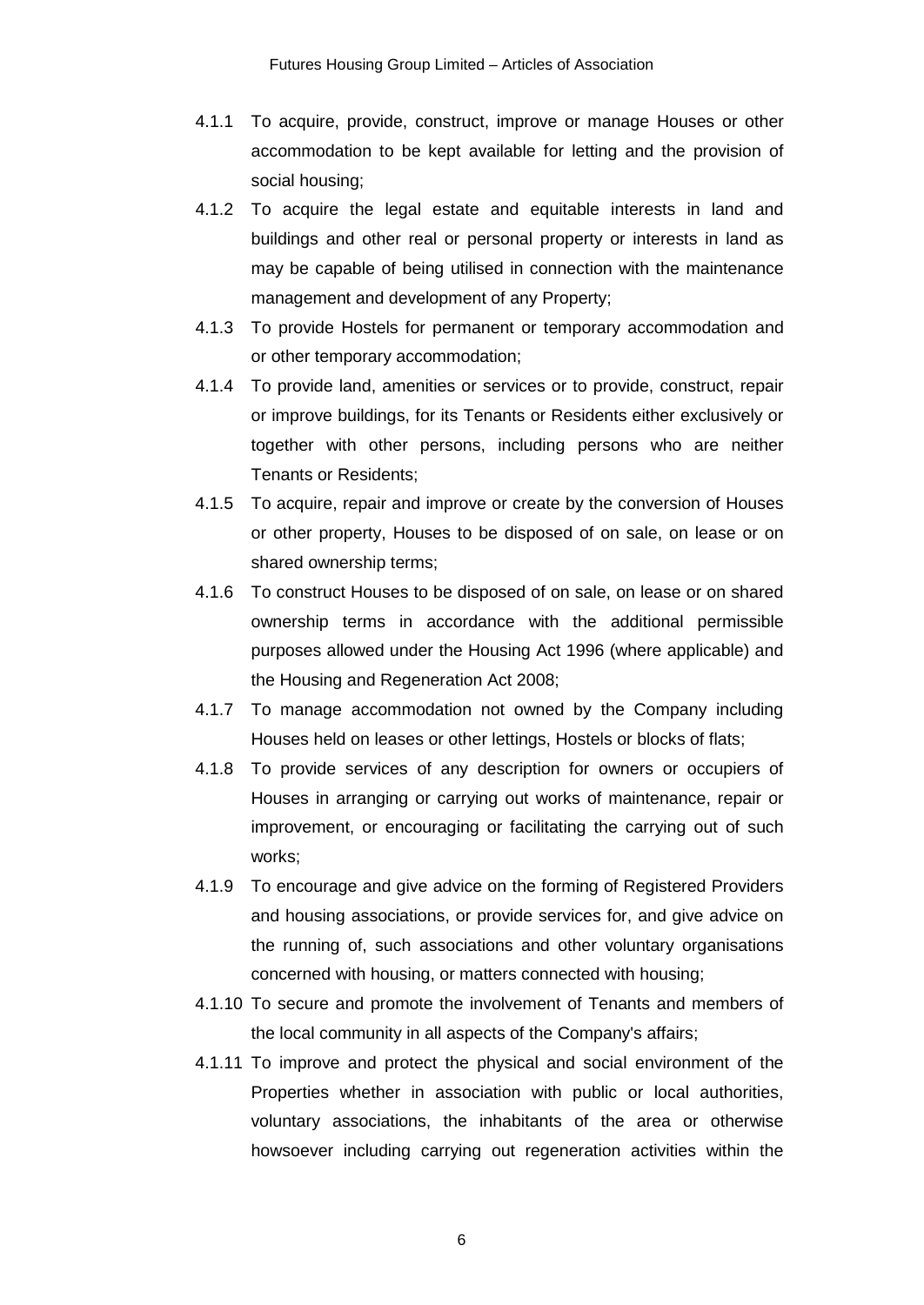meaning of Section 126(2) of the Housing Grants Construction and Regeneration Act 1996;

- 4.1.12 To provide services of any description for Tenants or Residents in arranging or carrying out works of maintenance, repair or improvement, or facilitating or encouraging the carrying out of such works;
- 4.1.13 To provide care, emergency alarm and housing or money advice services for Tenants, Residents and the local community;
- 4.1.14 To provide systems of floating support to the elderly or the vulnerable, be they disabled, the young, teenage pregnancies or other vulnerable groups;

For the purposes of this Article 4:-

| "block of flats"       | Means a building containing two or more     |
|------------------------|---------------------------------------------|
|                        | flats which are held on leases or other     |
|                        | lettings and which are occupied or          |
|                        | intended to be occupied wholly or mainly    |
|                        | for residential purposes;                   |
| "disposed of on shared | Means disposed of on a lease:-              |
| ownership terms"       |                                             |
|                        | (a) granted on a payment of a premium,      |
|                        | calculated by reference to a percentage     |
|                        | of the value of the house or of the cost of |
|                        | providing it; or                            |
|                        |                                             |
|                        | (b) under which the tenant (or his or her   |
|                        | personal representatives) will, or may be   |
|                        | entitled to, a sum calculated by reference  |
|                        | directly or indirectly to the value of the  |
|                        | house;                                      |
| "letting"              | Includes the grant of a licence to occupy;  |
| "Residents"            | Means persons occupying a House or          |
|                        | Hostel provided or managed by the           |
|                        | Company.                                    |
|                        |                                             |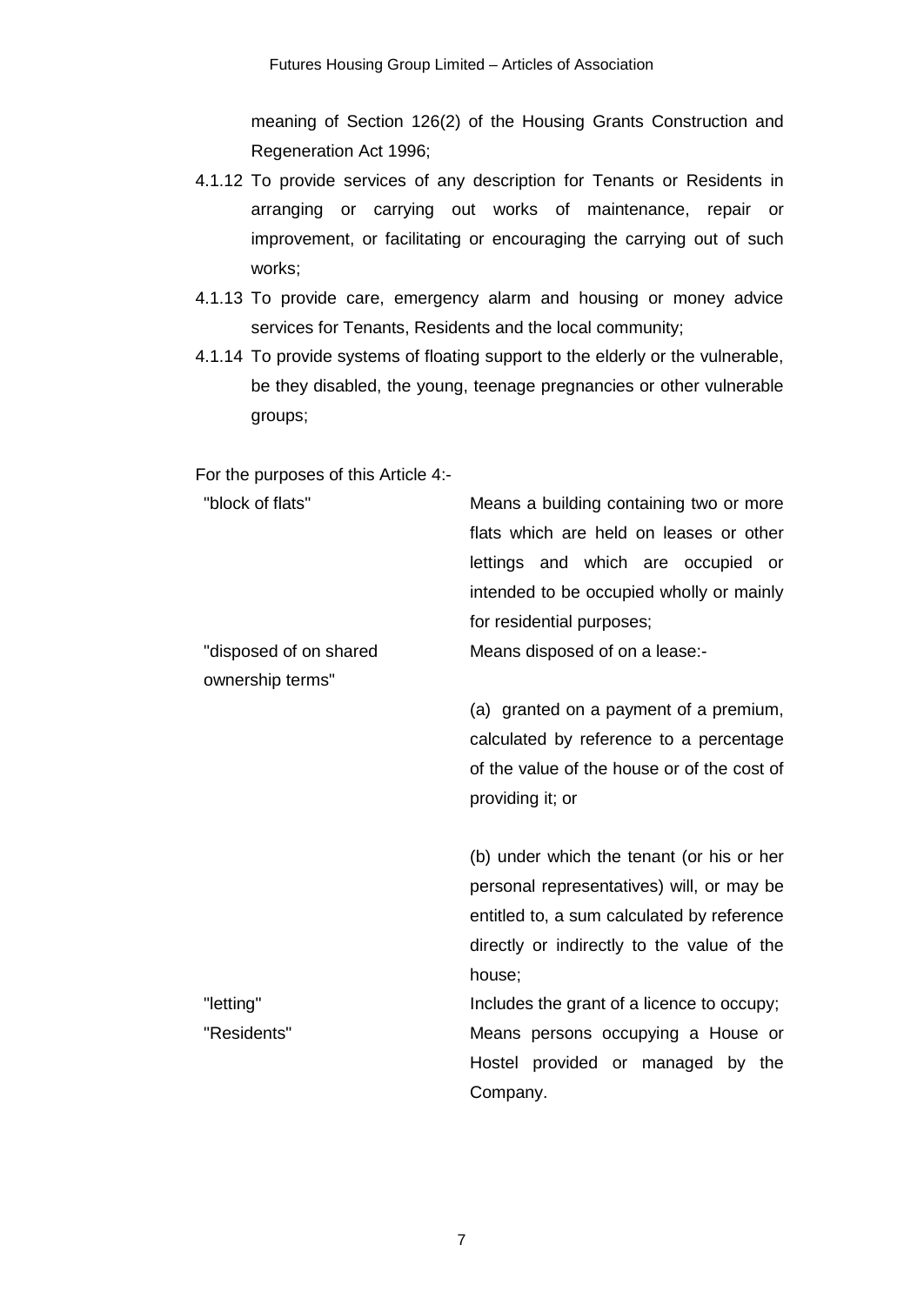- 4.2 Without limit to its general powers under Article 2, and only so far as it is necessary or expedient to achieve its objects the Company shall have the power:-
	- 4.2.1 To acquire commercial premises or businesses as an incidental part of a project or series of projects;
	- 4.2.2 To repair, improve or convert commercial premises acquired as mentioned in Article 4.2.1 or to carry on for a limited period any business so acquired;
	- 4.2.3 To repair or improve Houses, or buildings in which Houses are situated, after a disposal of the Houses by the Company by way of sale or lease;
	- 4.2.4 To enter contracts and arrangements of any nature with any person or corporation whether carried on for profit or not;
	- 4.2.5 To draw, make, accept, endorse, discount, execute and issue promissory notes, bills, cheques and other instruments, and to operate bank accounts in the name of the Company;
	- 4.2.6 To invest funds in housing and properties;
	- 4.2.7 To purchase or otherwise acquire land of any tenure or any interest in land;
	- 4.2.8 To dispose of or grant any interest in land to any person;
	- 4.2.9 Subject to such consents as may be required by law;
		- 4.2.9.1 to borrow money, issue loan stock or raise money in such manner as the Company shall think fit and to secure the repayment of any money borrowed raised or owing by such security as the Company shall see fit (including by way of floating charge) upon the whole or any part of the Company's property or assets (whether present or future) and also by giving similar security to secure and guarantee the performance by the Company of any obligation or liability it may undertake or which may become binding on it (in accordance with Articles 4.2.10 and 4.2.11);
		- 4.2.9.2 to enter into and perform a rate cap transaction, or series of rate cap transactions, where the Board (or a duly authorised committee) considers entry by the Company into such transaction(s) to be in the best interest of the Company provided that: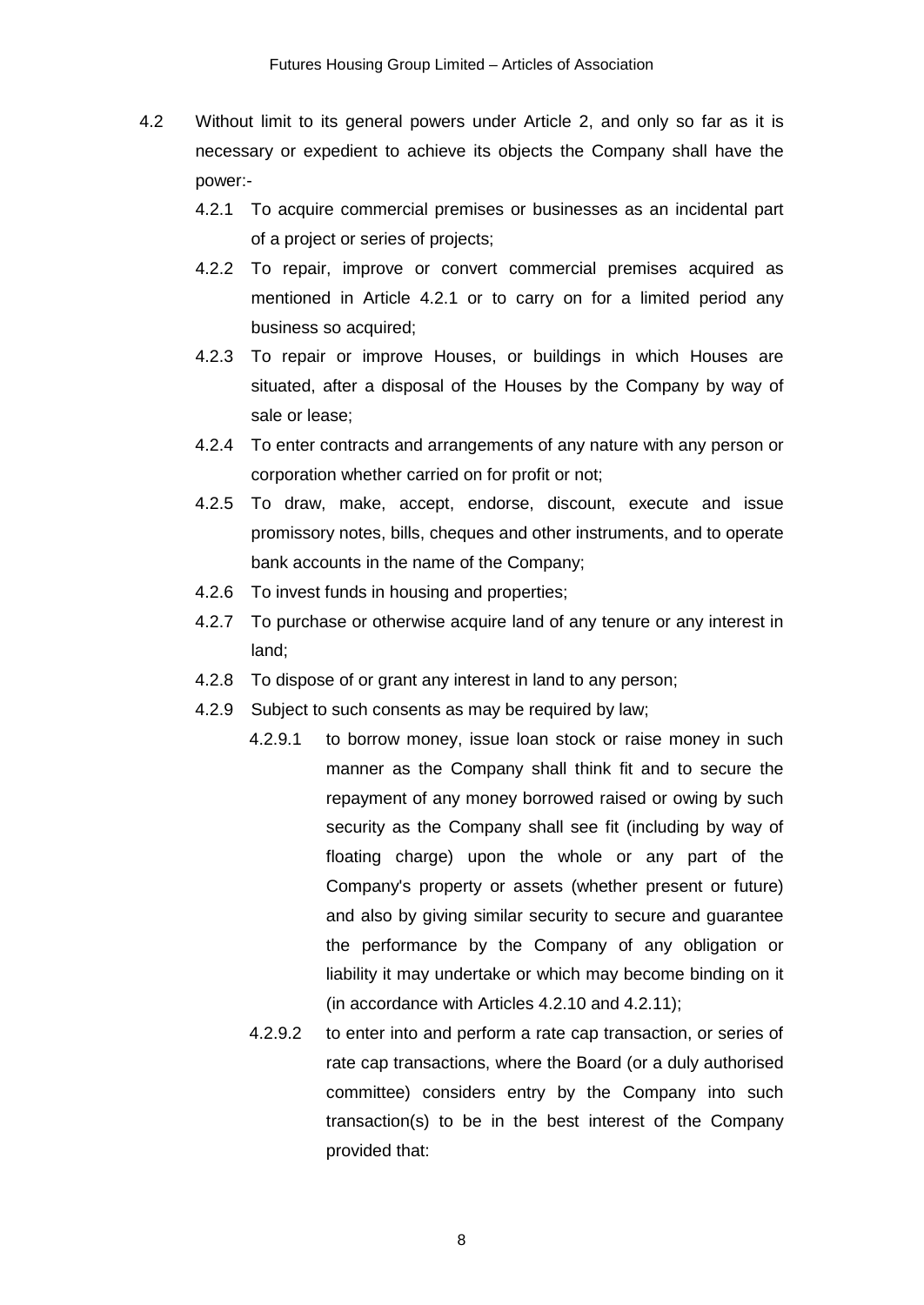- at the time of entry into any such transaction(s) the sum of the calculation amount of any rate cap transaction previously entered into and remaining in effect and the calculation amount of the proposed rate cap transaction(s) shall not exceed the lower of (1) £100 million or (2) the aggregate amount of the Company's variable rate borrowing then drawn down plus the amount of any existing contractually committed loan facilities not yet drawn down in respect of amounts which the Company intends at the effective date when drawn will become variable rate borrowings and,
- the counterparty to each rate cap transaction is the floating rate payer;
- 4.2.9.3 Prior to exercising its power under Article 4.2.9.2 to obtain and consider proper advice on the question of whether the rate cap transaction is satisfactory having regard to:-
	- the possible fluctuations in the rate of interest payable by the Company under its variable rate borrowings during the term of the rate cap transaction(s);
	- the Company's ability to meets its payment obligations under the variable rate borrowings during the term of the rate cap transaction(s) if that transaction was not entered into;
	- the payment obligations under the rate cap transaction(s); and
	- the Company's actual and projected annual income and expenditure position.
- 4.2.9.4 to enter into and perform a swap transaction, or series of swap transactions, where the board (or a duly authorised committee established under the rules) considers entry by the Company into such transaction(s) to be in the best interests of the Company provided that at the time of entry into any such transaction(s) the sum of the calculation amount of any swap transaction previously entered into and remaining in effect and the calculation amount of the proposed swap transaction(s) shall not exceed the lower of:-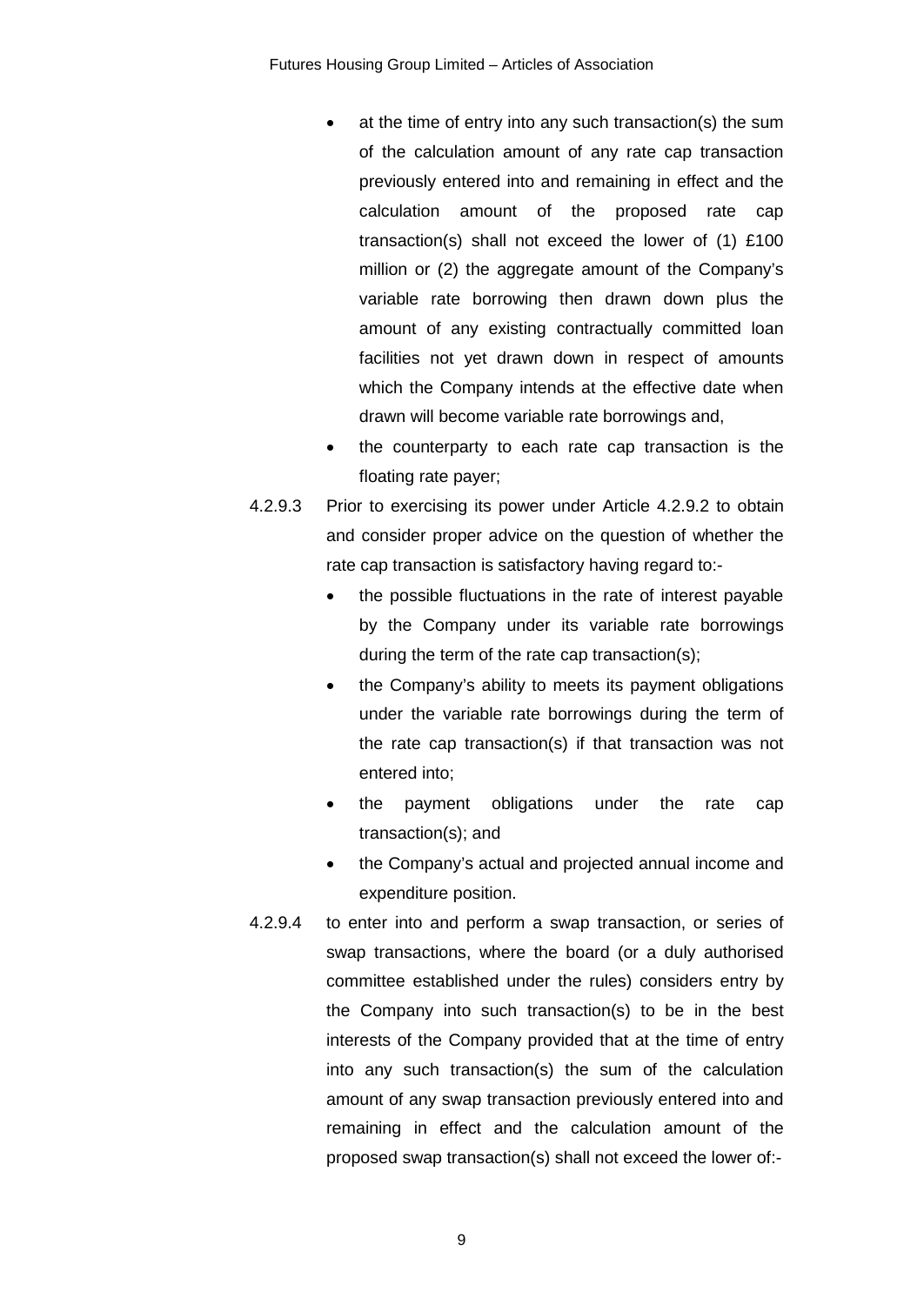Futures Housing Group Limited – Articles of Association

- £100 million; or
- the aggregate amount of the Company's variable rate borrowings then drawn down plus the amount of any existing contractually committed loan facilities not yet drawn down in respect of amounts which the Company intends at the effective date when drawn will become variable rate borrowings having regard at the effective date to the Company's obligations to repay variable rate borrowings and the amount of variable rate borrowings which will be outstanding at any time on or prior to the proposed termination date.
- 4.2.9.5 Prior to exercising its power under Article 4.2.9.4 to obtain and consider proper advice on the question of whether the swap transaction is satisfactory having regard to:-
	- the Company's anticipated payment obligations under its existing borrowings pursuant to Article 4.2.9.1;
	- the payment obligations under the proposed swap transaction;
	- the terms and conditions of the swap transaction; and
	- the Company's actual and projected annual income and expenditure position.
- 4.2.9.6 For the purposes of Article 4.2.9.5 proper advice is the advice of a person who is reasonably believed by the board to be qualified by their ability in and practical experience of financial matters and rate cap transactions and the appropriate derivative transaction and is properly authorised to give such advice under the provisions of the Financial Services and Markets (Miscellaneous Provisions) Order 2000; such advice may be given by a person notwithstanding that they give it in the course of their employment as an officer.
- 4.2.9.7 A person entering into a rate-cap transaction as floating rate payer with the Company or a person entering into a swap transaction with the Company who has received a written certificate signed by the secretary confirming the Company's compliance with this Article 4.2.9 shall not be concerned to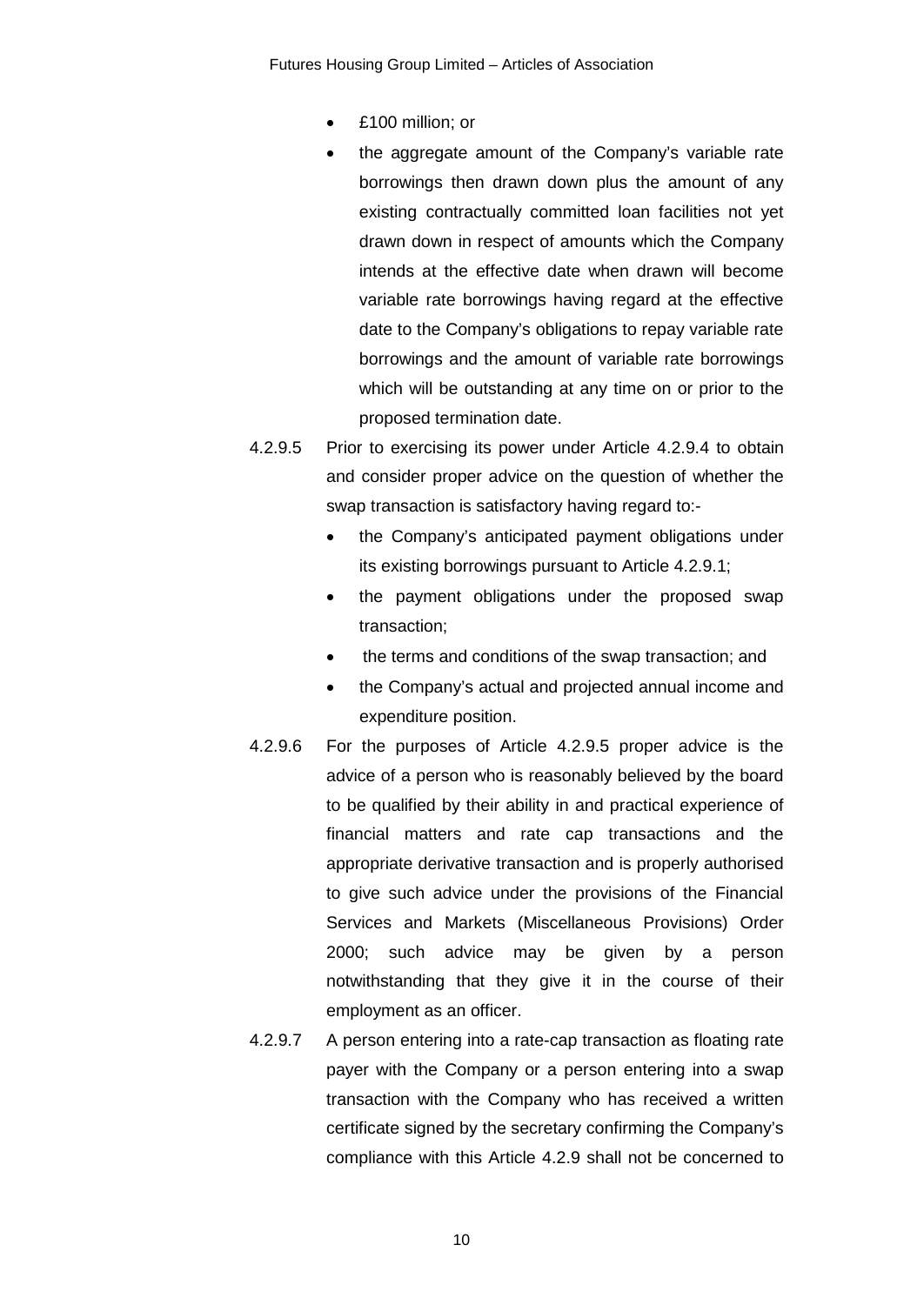enquire further whether or not the Company has complied with the provisions of these Articles and such transaction shall be valid at the date that it is entered into and throughout its term in favour of such person (or any assignee or successor in title) whether or not the provisions of this rule have been complied with.

- 4.2.9.8 For the purposes of this Article 4.2.9:-
	- (a) "calculation amount" "effective date" "floating rate payer" "term" and "termination date" have the respective meanings given in the 2006 ISDA Definitions as amended from time to time;
	- (b) "variable rate borrowing" means any borrowing by the Company pursuant to Article 4.2.9.1 in respect of which the rate of interest has not been fixed for a term in excess of twelve months and the term "fixed" shall exclude any borrowing where the rate of interest is indexed in accordance with a retail prices index or other published index;
	- (c) "rate cap transaction" means a cap transaction within the meaning of "swap transaction" as defined in the 2006 ISDA Definitions as amended from time to time.
	- (d) "swap transaction" means any transaction which is a rate swap transaction, a forward rate transaction, interest rate option purchased or collar transaction as referred to in the definition of "swap transaction" appearing in the 2006 ISDA Definitions as amended from time to time save that:-
		- (i) it shall exclude:-

any transaction where any calculation amount is expressed in a currency other than pounds sterling; and any transaction dealing in commodities; and,

(ii) rate swap transaction shall be deemed to include:-

a retail prices (or other published index) interest rate transaction; and forward rate transactions shall include an option to buy a forward rate transaction (but not sell).

4.2.10 To grant or enter into any charge, mortgage, legal or equitable assignment or any other security (including any floating charge) in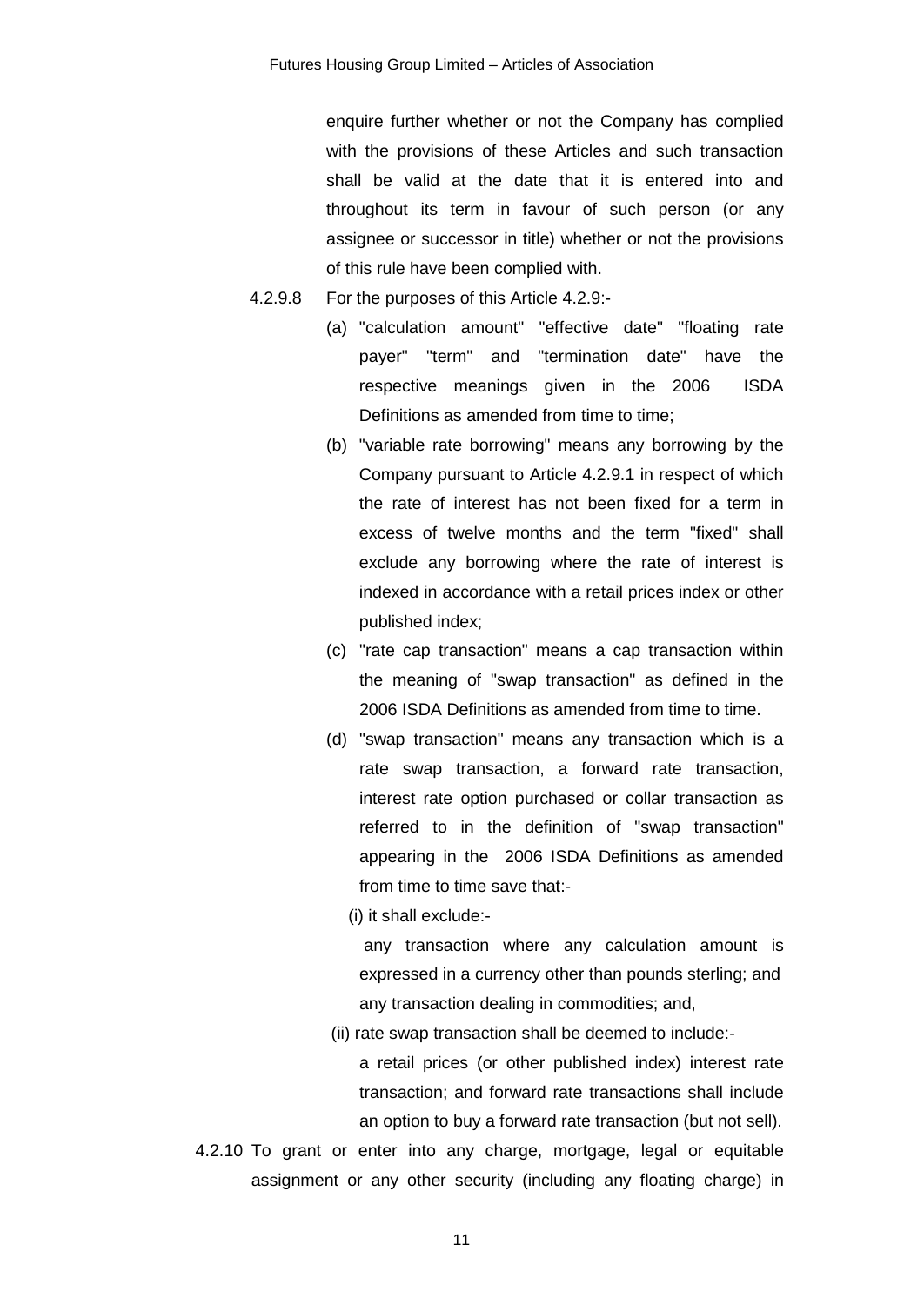respect of all or part of the assets (including any contracts, debts, bank accounts, land or other property and whether present or future) of the Company in support of or for the purpose of securing any borrowing of the Company on such terms as the Company sees fit or for such other purposes and on such terms as the Company sees fit;

- 4.2.11 To enter into any guarantees or contract of indemnity or suretyship, and to provide security including the guarantee and provision of security for the performance of the obligations of (including to indemnify against the consequences of default), or the payments of any money by any Registered Provider which is for the time being a subsidiary or associate of the Company (as such terms are defined by Section 60 and 61 of the Housing Act 1996 or Section 1159 of the Companies Act 2006);
- 4.2.12 To maintain and alter any such property and to sell, lease or otherwise dispose of or mortgage any such property;
- 4.2.13 To appoint and employ staff, consultants, agents or contractors to perform any function of the Company;
- 4.2.14 To grant pensions to employees and to pay to funds or schemes, whether established by the Company or not, for the provision of pension and retirement benefits in respect of employees of the Company and their widows and children or other respect of employees of the Company and their widows and children or other dependants;
- 4.2.15 To insure and arrange insurance cover for, and to indemnify its Members, Board Directors, co-optees, staff members and voluntary workers against, all such risks incurred in the proper performance of their duties as the Company shall consider appropriate and to pay any premium in relation to indemnity insurance in respect of liabilities of its Board Directors or any of them which would otherwise attach to them in respect of any negligence, default, breach of duty or breach of trust of which they may be guilty in respect of the Company provided that no such insurance or indemnity shall extend to any liability in respect of any act or omission which such Board Director or Board Directors knew or ought reasonably to have known was a breach of duty or trust or which was committed by such Board Director or Board Directors recklessly without due regard as to whether such act or omission might be a breach of duty or trust including any claim arising from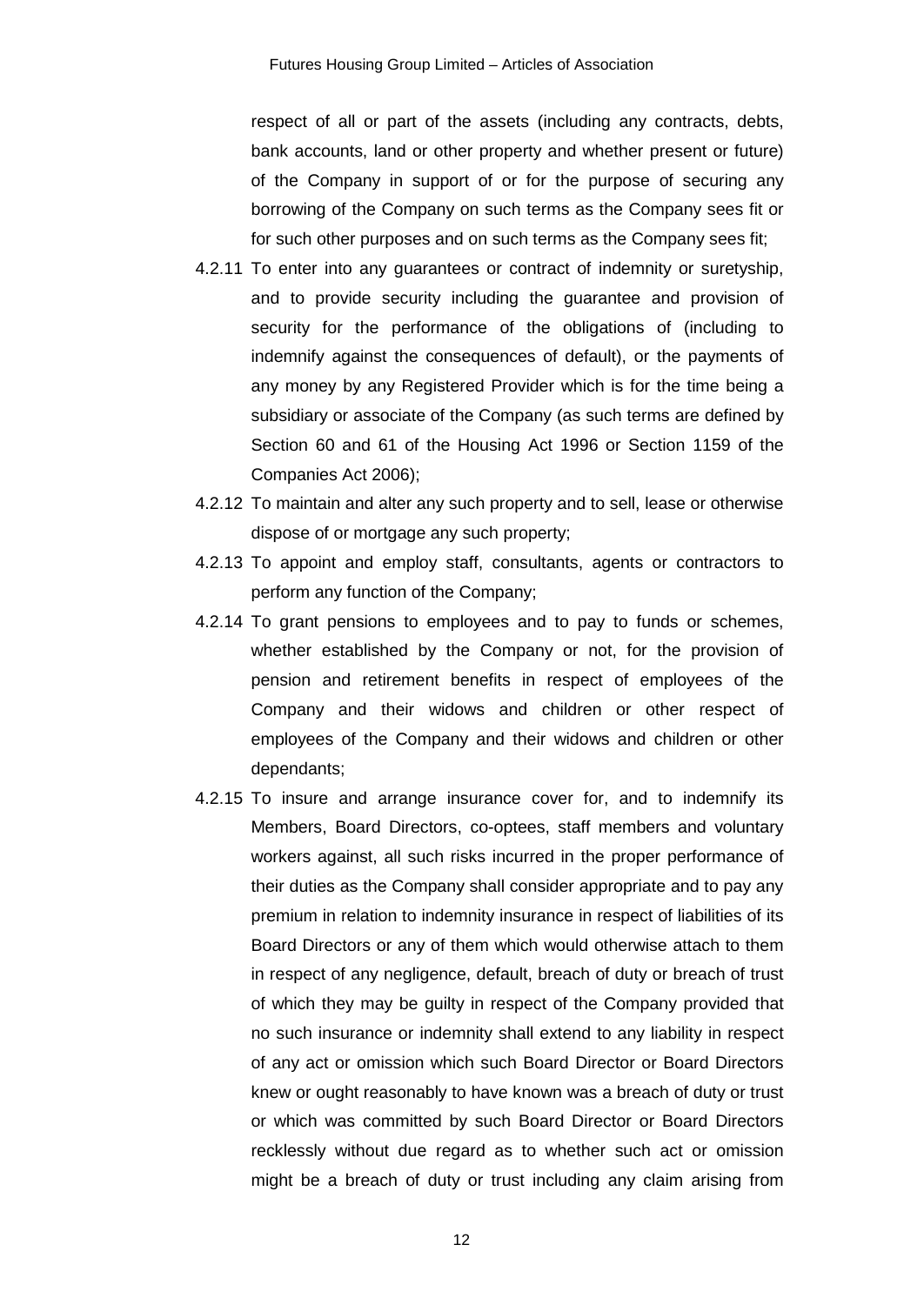fraud, wrong-doings or wilful neglect or default on the part of the Members, Board Directors, co-optees, staff members and voluntary workers or any of them;

- 4.2.16 To establish or support any charitable trusts, associations or institutions formed for all or any of the objects;
- 4.2.17 To pay out of the funds of the Company the costs, charges and expenses of, and incidental to, the formation and registration of the Company;
- 4.2.18 To provide land, amenities or services for its Tenants or Residents, either exclusively or together with other persons;
- 4.2.19 To enter into joint venture agreements with any person or corporation and to subscribe for shares in any company or other corporate entity;
- 4.2.20 To appoint and remove any person or corporation as an investment manager on such terms as shall be agreed by the Company, including terms as to the holding and custody of any assets and dealings in any assets or investment;
- 4.2.21 To exercise any other power falling within Section 2 of the Housing Act 1996 or Section 126(2) of the Housing Grants, Construction and Regeneration Act 1996 (as amended or re-enacted from time to time);
- 4.2.22 To provide and manage other community properties and facilities including shops and community centres transferred to, vested in, or otherwise acquired by the Company;
- 4.2.23 To secure the regeneration of communities and estates through investment, demolition, new build, or community interaction;
- 4.2.24 To do all such other lawful acts and things as are necessary or desirable for the attainment of any of the objects of the Company or the exercise of any of its powers.
- 4.3 The Company shall have power to invest any sums not required for the immediate needs of the Company and may appoint and act upon the advice of an Investment Manager, whom they reasonably believe by virtue of his or her qualifications and experience to be qualified to advise in relation to investment matters.
- 4.4 In relation to the investment of assets of the Company, the Company may use the services of custodians and nominee companies supplied by an investment manager or other party.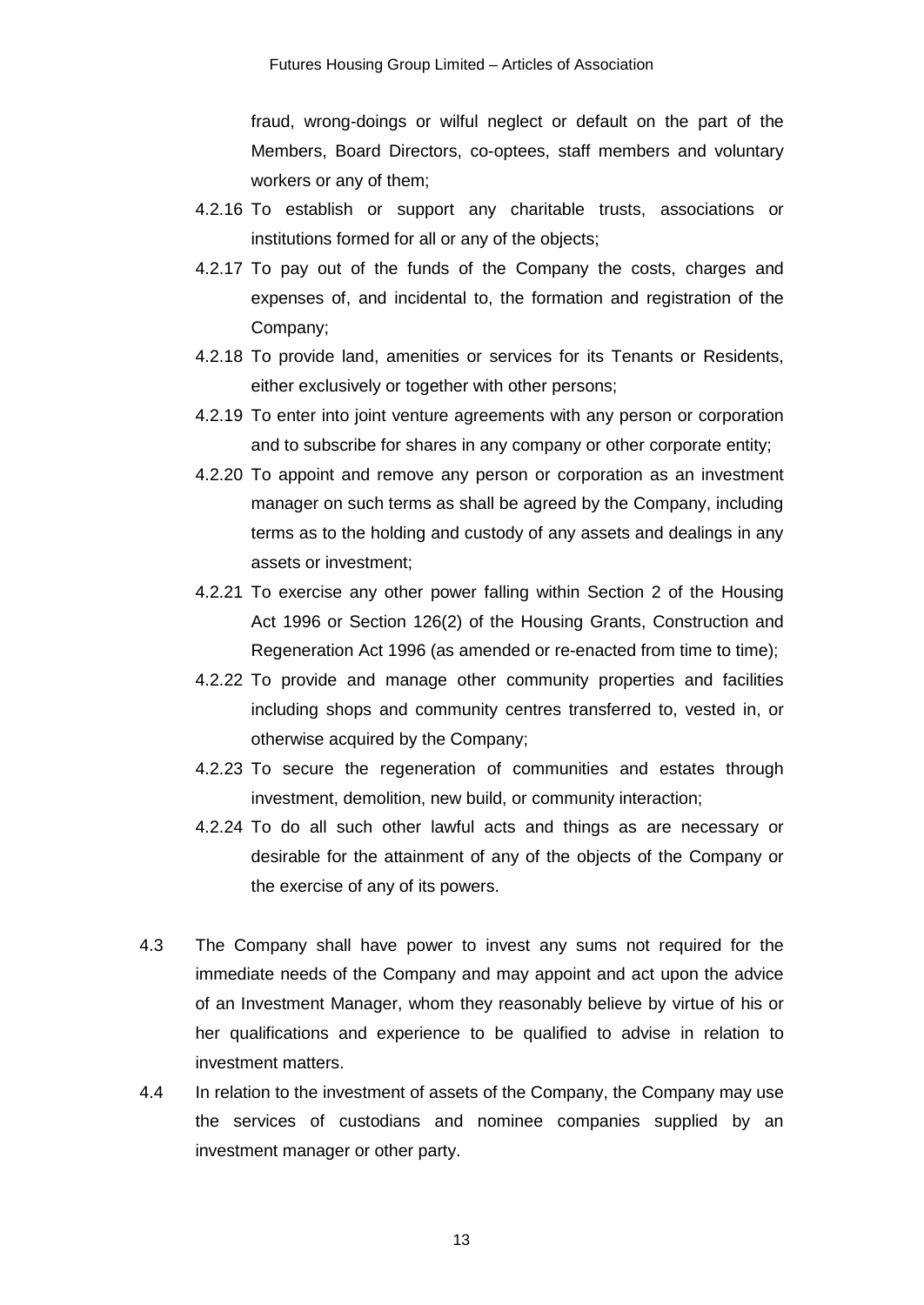#### **APPLICATION OF ASSETS**

- 5. The Company shall not trade for profit. The income and property of the Company shall be applied solely towards the promotion of its objects set forth in the Articles. No part shall be paid or transferred, directly or indirectly, save as provided below, by way of dividend, bonus, loan or otherwise to Members or Board Directors and, save as permitted by this Article 5, no Board Director shall be appointed to any office of the Company paid by salary or fees or receive remuneration or other benefit or money or money's worth from the Company **provided that** nothing herein shall prevent any payment permitted by section 122 of the Housing and Regeneration Act 2008 in good faith by the Company except that the Company may make payment:-
	- 5.1 of reasonable and proper remuneration (including pensions, contributory pension payments, payment of premiums to pension policies and terminal grants and gratuities) following appropriate advice in return for any services rendered to the Company by any Member, officer or employee of the Company who is not a Board Director, with the exception of any Executive Board Director or any employee who is co-opted to the Board in which case such payments are permitted;
- 5.2 to any Board Director or co-optee, except any Executive Board Director, of reasonable and proper out-of pocket expenses or any other sums, including such reasonable and proper remuneration, which as the Board may from time to time decide after obtaining advice from an independent remuneration committee;

#### 5.3 of premiums for insurance as provided in Article 4.2.15

AND PROVIDED FURTHER THAT nothing shall prevent a disposal by the Company of a Property or interest in a Property whether by way of lease, tenancy, licence or otherwise to any person in good faith and in pursuance of the Company's objects even though such person may be a Member and/or Board Director or the retention of a Property or interest in a Property by such a person. Nothing shall prevent the Company from managing a property in accordance with its objects even though the tenant, lessee or licensee of such Property may be a Member or Board Director **subject to** the proviso that any Board Director who is a beneficiary of the Company shall not be entitled to speak in any debate or cast his/her vote in respect of any matter relating solely to the property of which he/she is lessee, tenant or licensee and shall absent himself/herself from such proceedings but such Board Director shall be entitled to speak and vote in respect of matters which relate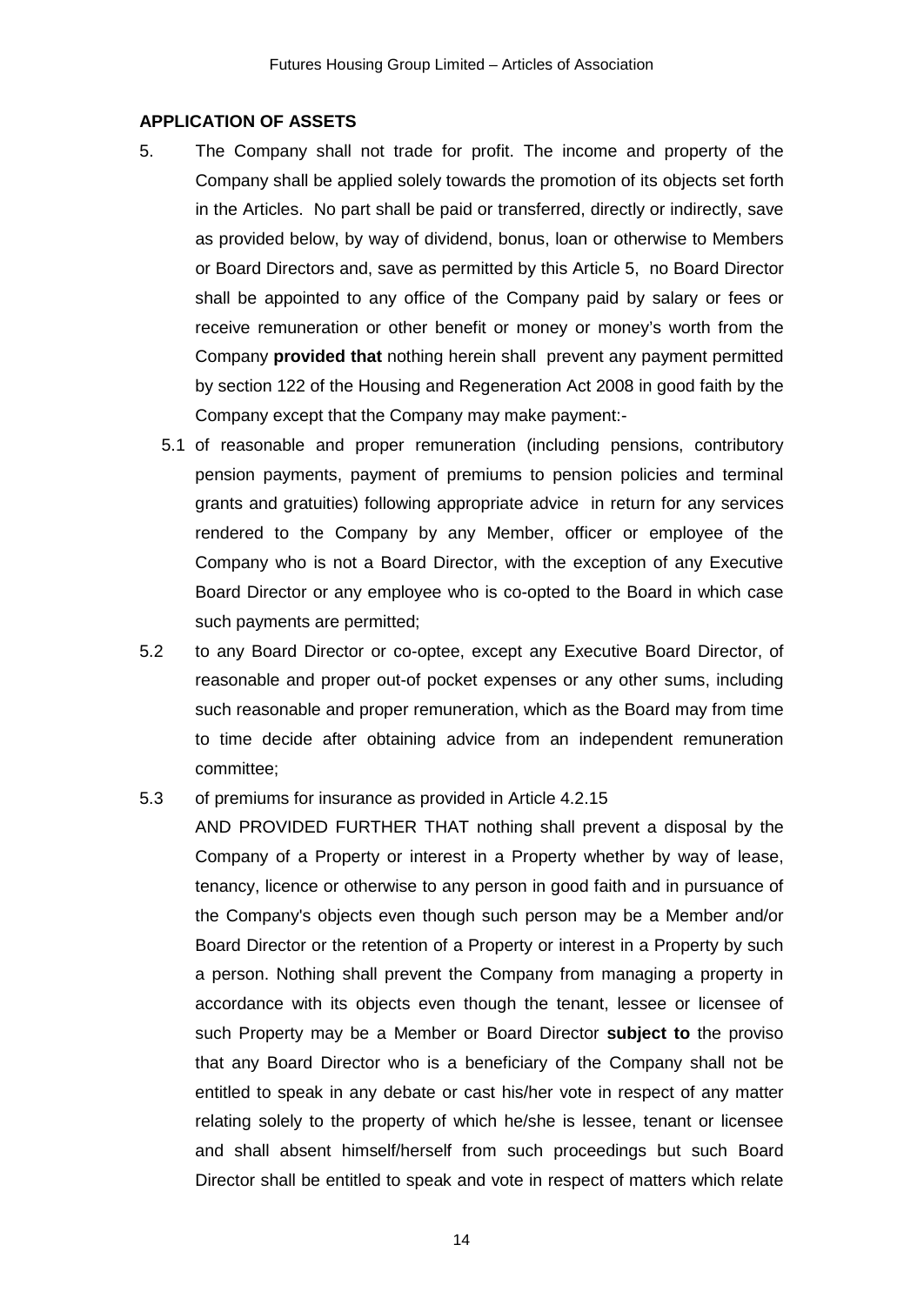not only to such property but also to other properties owned or managed by the Company.

#### **LIMITATION OF LIABILITY**

6. The liability of the Members is limited.

#### **GUARANTEE**

7. Every Member of the Company undertakes to contribute to the assets of the Company in the event of the same being wound up while he or she is a Member, or within one year after he or she ceases to be a Member, for payment of the debts and liabilities of the Company contracted before he or she ceases to be a Member, and of the costs, charges and expenses of winding up, and for the adjustment of the rights of the contributors among themselves, such amount as may be required not exceeding £1.00 (one pound).

#### **DISSOLUTION**

8. If upon the winding up or dissolution of the Company there remains, after the satisfaction of all its debts and liabilities, any property whatsoever, it shall not be paid to or distributed among the Members, but shall be paid or transferred to some other institution or institutions having objects similar to the objects of the Company and which shall prohibit the distribution of its or their income and property to an extent at least as great as is imposed on the Company under or by Article 5 above. The decision as to which such institution or institutions is to be determined by the Members at or before the time of dissolution, and in so far as effect cannot be given to such provision, then to some other similar object **provided that** if the Company is registered as a non-profit registered provider of social housing such disposal shall be governed by Section 167 of the Housing and Regeneration Act 2008 (as reenacted or amended from time to time).

#### **NON-DISCRIMINATION**

9. The affairs of the Company shall at all times be carried out in relation to all persons irrespective of age, gender, race, nationality, ethnic origin, religion, sexual orientation or disability. .

#### **MEMBERS**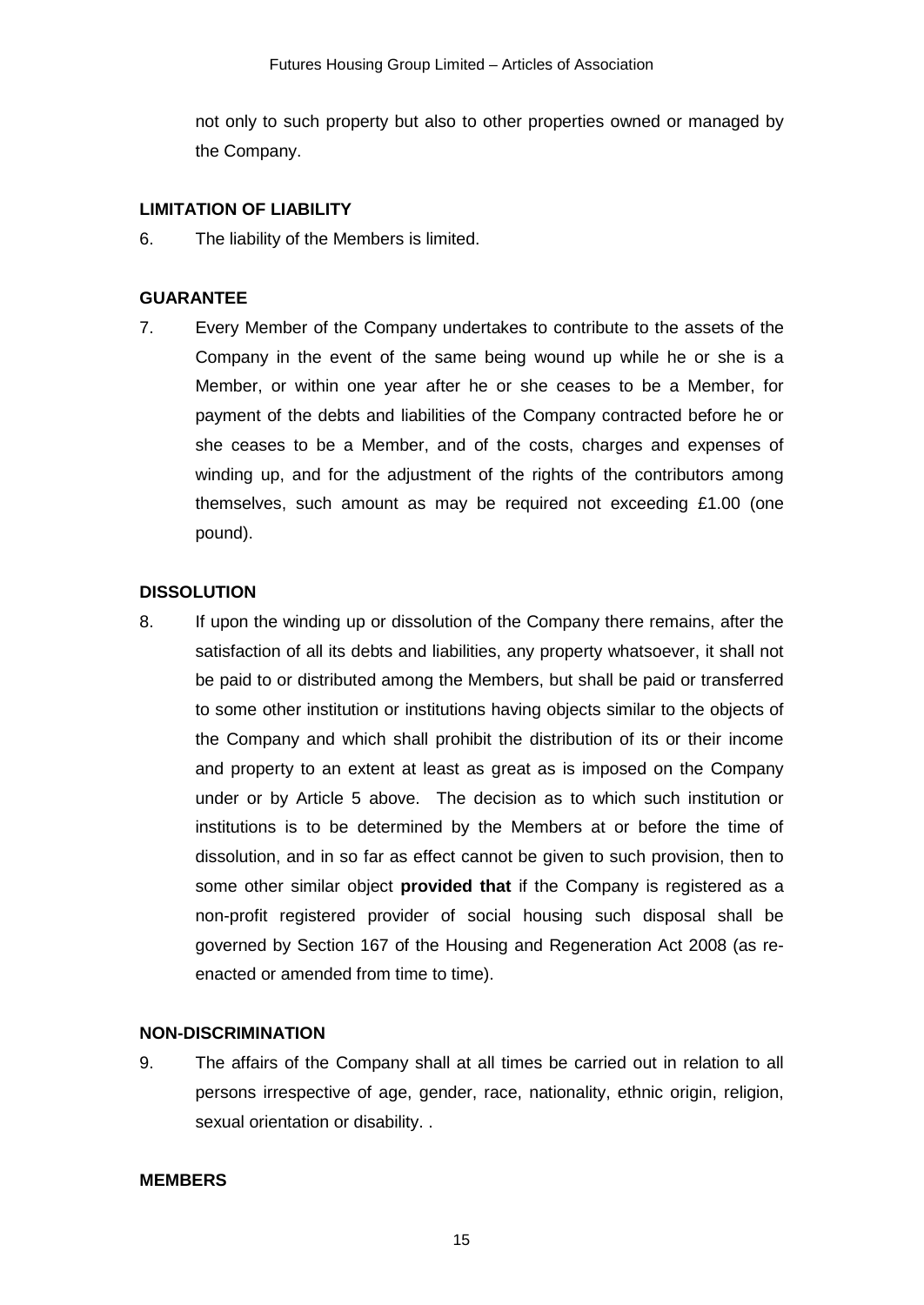- 10. The Members of the Company shall be:-
	- (i) Board Directors (except any Executive Board Director) who shall be entitled to take up membership at their own discretion and in their own personal right and not as appointees or nominees of any other body or organisation notwithstanding the fact that as Board Directors they may have been appointed by a Subsidiary or any other body to the Company's Board;
	- (ii) Such other persons or organisations as the Board shall from time to time decide. The Board is entitled at its absolute discretion to grant or refuse any application for membership.

## **CESSATION OF MEMBERSHIP**

- 11. A Member may resign from the Company by giving written notice to the Secretary and shall cease to be a Member from the date of receipt of such notice.
- 12. A Member may be removed from the Company by a resolution passed by a majority of at least three-quarters of the votes cast at a general meeting of which not less than twenty-eight clear days' notice has been sent to the Member concerned and to all other Members. The notice shall specify the intention to propose such resolution and include the grounds on which it is proposed. The Member whose removal is proposed or their representative for this purpose shall be entitled to attend and be heard by the meeting.
- 13. Member's rights are personal, may not be transferred and shall automatically cease if the Member becomes insolvent, bankrupt, incapable, is removed in accordance with Article 46, dies or is wound up or if the Member ceases to be a Board Director.
- 14. The cessations referred to in Article 11, 12 and 13 shall take place forthwith upon the occurrence of the events set out in such Articles and without the need of notice being given to the Member concerned.

### **GENERAL MEETINGS**

15. The Board Directors may call general meetings and, on the requisition of Members pursuant to the provisions of the Act, shall forthwith proceed to convene a general meeting in accordance with the provisions of the Act. If there are not within the United Kingdom sufficient Board Directors to call a general meeting, any Board Director or any Member may call a general meeting.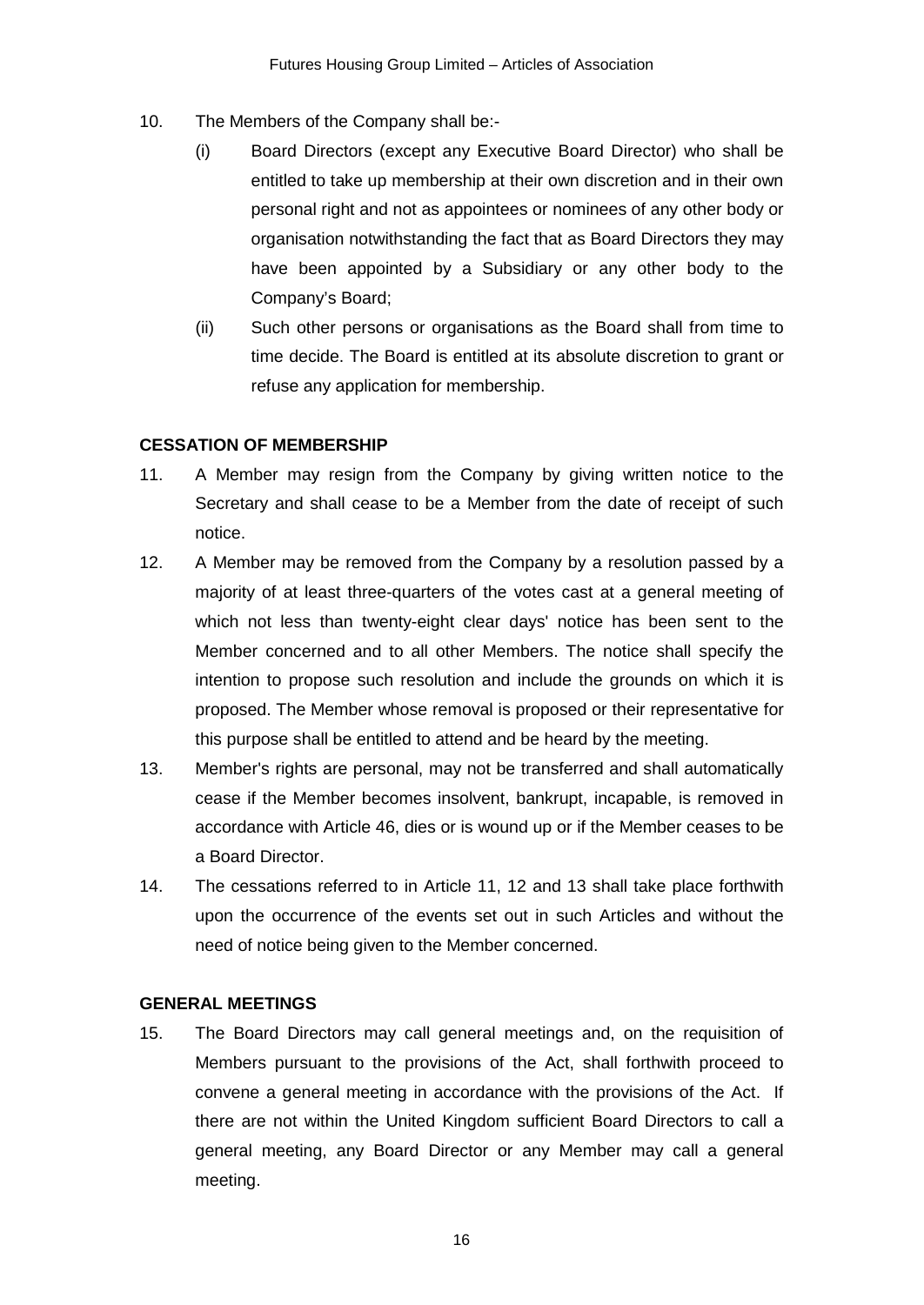#### **NOTICE OF GENERAL MEETINGS**

- 16. All general meetings shall be called by giving at least fourteen clear days' notice but may be called by shorter notice if it is so agreed by a majority in number of Members having a right to attend and vote, being a majority together holding not less than 90% (ninety per cent) of the total voting rights at the meeting of all the Members. The notice shall specify the time and place of the meeting and the general nature of the business to be transacted and, in the case of any annual general meeting, shall specify the meeting as such. The notice shall be given to all the Members and to the Board Directors and auditors.
- 17. Any Member entitled to attend a general meeting shall be entitled to appoint another person (whether a Member or not) as his or her proxy to attend instead of him or her and any proxy so appointed shall have the same right as the Member to speak and to vote at the meeting.
- 18. The accidental omission to give notice of a meeting to, or the non-receipt of notice of a meeting by, any person entitled to receive notice shall not invalidate the proceedings at that meeting.

#### **PROCEEDINGS AT GENERAL MEETINGS**

- 19. No business shall be transacted at any general meeting unless a quorum is present. A quorum shall consist of four Members who are present at the meeting of whom two must be present in person or by proxy. For the avoidance of doubt a Member will be present in person if he or she can see, or hear, vote and generally participate in the meeting.
- 20. If a quorum is not present within half an hour from the time appointed for the meeting, or if during a meeting a quorum ceases to be present in person or by proxy, the meeting shall stand adjourned to the same day in the next week, at the same time and place, or to such time and places as the Members present may determine.
- 21. If at the adjourned meeting a quorum is not present within half an hour of the time appointed for the meeting, the Members present shall constitute a quorum.
- 22. The Chair or Vice Chair or in their absence, some other Board Director nominated by the Board Directors shall preside as Chair of the meeting, but if no such person can be so nominated within fifteen minutes after the time appointed for holding the meeting and willing to act, the Board Directors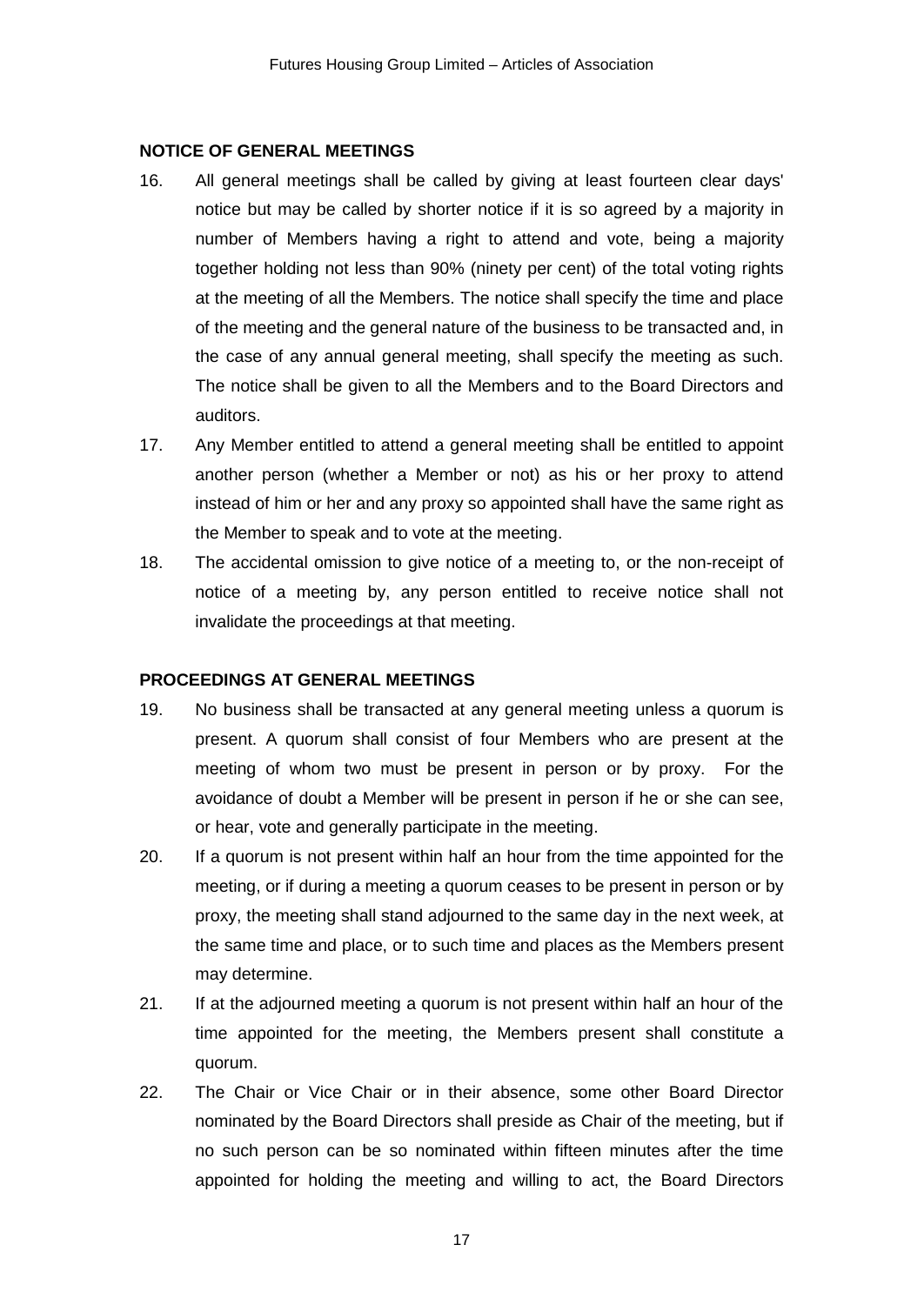present shall elect one of their number to be Chair and, if there is only one Board Director present and willing to act, he or she shall be Chair.

- 23. If no Board Director is willing to act as Chair, or if no Board Director is present within fifteen minutes after the time appointed for holding the meeting, the Members present and entitled to vote shall choose one of their number to be Chair.
- 24. A Board Director shall, notwithstanding that he or she is not a Member, be entitled to attend and speak at any general meeting.
- 25. The Chair may, with the consent of a meeting at which a quorum is present (and shall if so directed by the meeting), adjourn the meeting from time to time and from place to place, but no business shall be transacted at an adjourned meeting other than business which might properly have been transacted at the meeting had adjournment not taken place. When a meeting is adjourned for fourteen days or more, at least seven clear days' notice shall be given specifying the time and place of the adjourned meeting and the general nature of the business to be transacted. Otherwise it shall not be necessary to give any such notice
- 26. The Chair may also, without the consent of the meeting, adjourn the meeting (whether or not it has commenced or is quorate) either indefinitely or to such other time and place as he or she decides if it appears to him or her that:
	- (1) the number of persons wishing to attend cannot be conveniently accommodated in the place appointed for the meeting, or
	- (2) the unruly conduct of persons attending the meeting prevents or is likely to prevent the orderly holding or continuance of the meeting, or
	- (3) an adjournment is otherwise necessary for the business of the meeting to be properly conducted, or
	- (4) a proposal of such importance is made that the consideration of a larger number of Members is desirable
- 27. If the Chair considers that the meeting place specified in the notice convening the meeting is inadequate to accommodate all those entitled and wishing to attend, the meeting shall nevertheless be duly constituted and its proceedings valid **provided that** the Chair is satisfied that adequate facilities are available to ensure that Members who cannot be accommodated are able to participate in the business of the meeting and to see and comprehend all persons present who speak (whether by the use of microphones, loud-speakers, audio visual communications equipment or otherwise), whether in the meeting place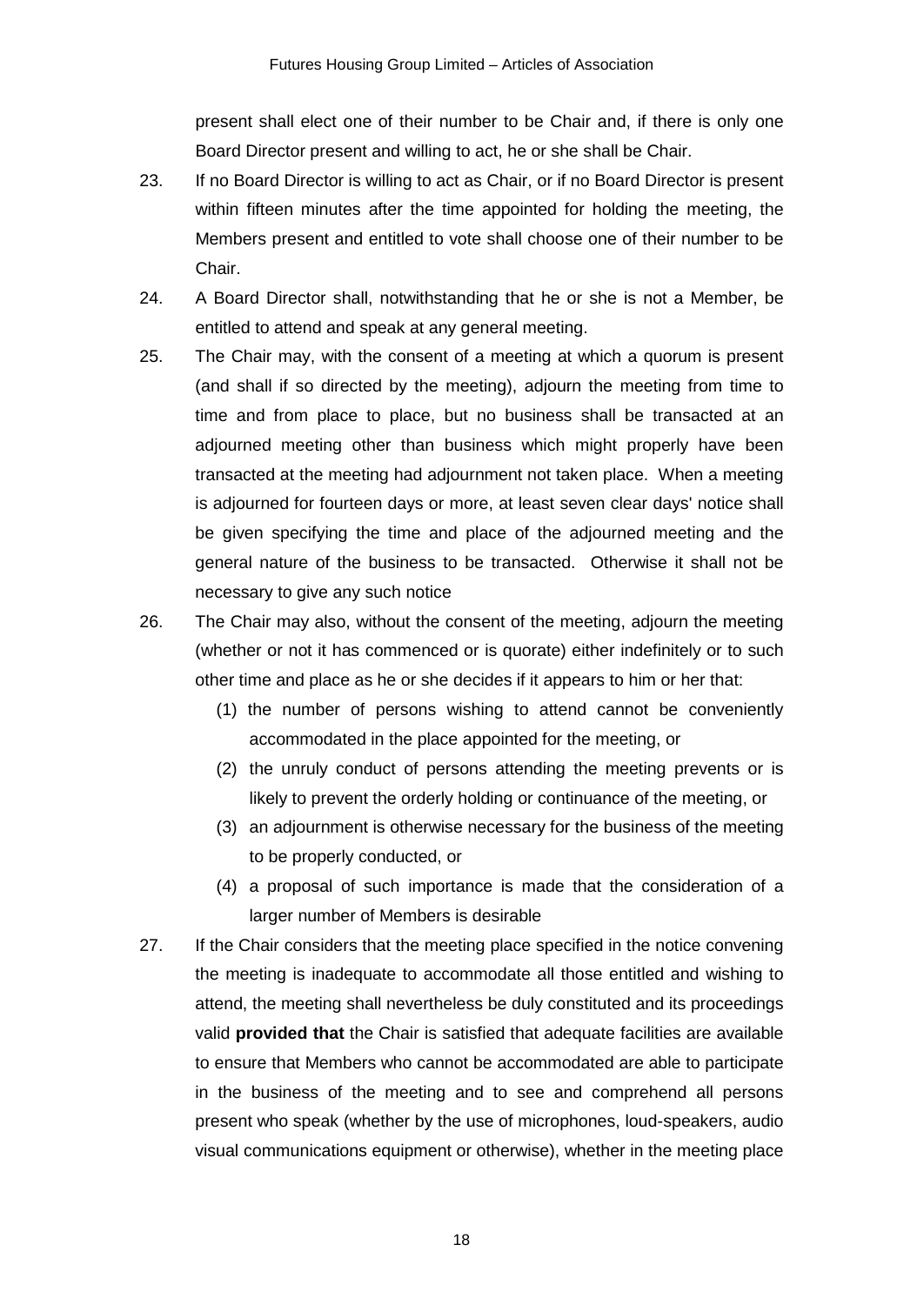or elsewhere, and to be seen and understood by all other persons in the same manner. .

#### **VOTES OF MEMBERS**

- 28. On any resolution in general meeting each Member present in person or by proxy shall have one vote. A proxy can be appointed by delivering a written appointment (in a form prescribed by the Board from time to time) to the registered office not less than twenty four hours before the date and time for holding the meeting at which the proxy is authorised to vote. It must be signed by the Member or a duly authorised attorney. Any proxy form delivered late shall be invalid. Any question as to the validity of a proxy shall be determined by the Chair of the meeting whose decision shall be final. A proxy need not be a Member of the Company.
- 29. In the case of an equality of votes the Chair shall have a casting vote.
- 30. No Member shall be entitled to vote at any general meeting unless all moneys then payable by him or her to the Company excluding rents and service charges have been paid.
- 31. No objection shall be raised to the qualification of any vote except at the meeting or adjourned meeting at which the vote objected to is tendered, and every vote not disallowed at the meeting shall be valid. Any objection made in due time shall be referred to the Chair whose decision shall be final and conclusive.
- 32. A vote given shall be valid notwithstanding the previous determination of the authority of the person voting unless notice of the determination was received by the Company at the Office before the commencement of the meeting or adjourned meeting at which the vote is given.

#### **WRITTEN RESOLUTIONS**

- 33. A written resolution approved by a simple majority (or in the case of a special resolution by a majority of not less than 75%) of eligible Members (provided that those Members would constitute a quorum at a general meeting) is as valid as if it had been passed at a general meeting provided that:
	- 33.1 a copy of the proposed resolution has been sent to every eligible Member;
	- 33.2 a simple majority (or in the case of a special resolution a majority of not less than 75%) of Members have signified their agreement to the resolution; and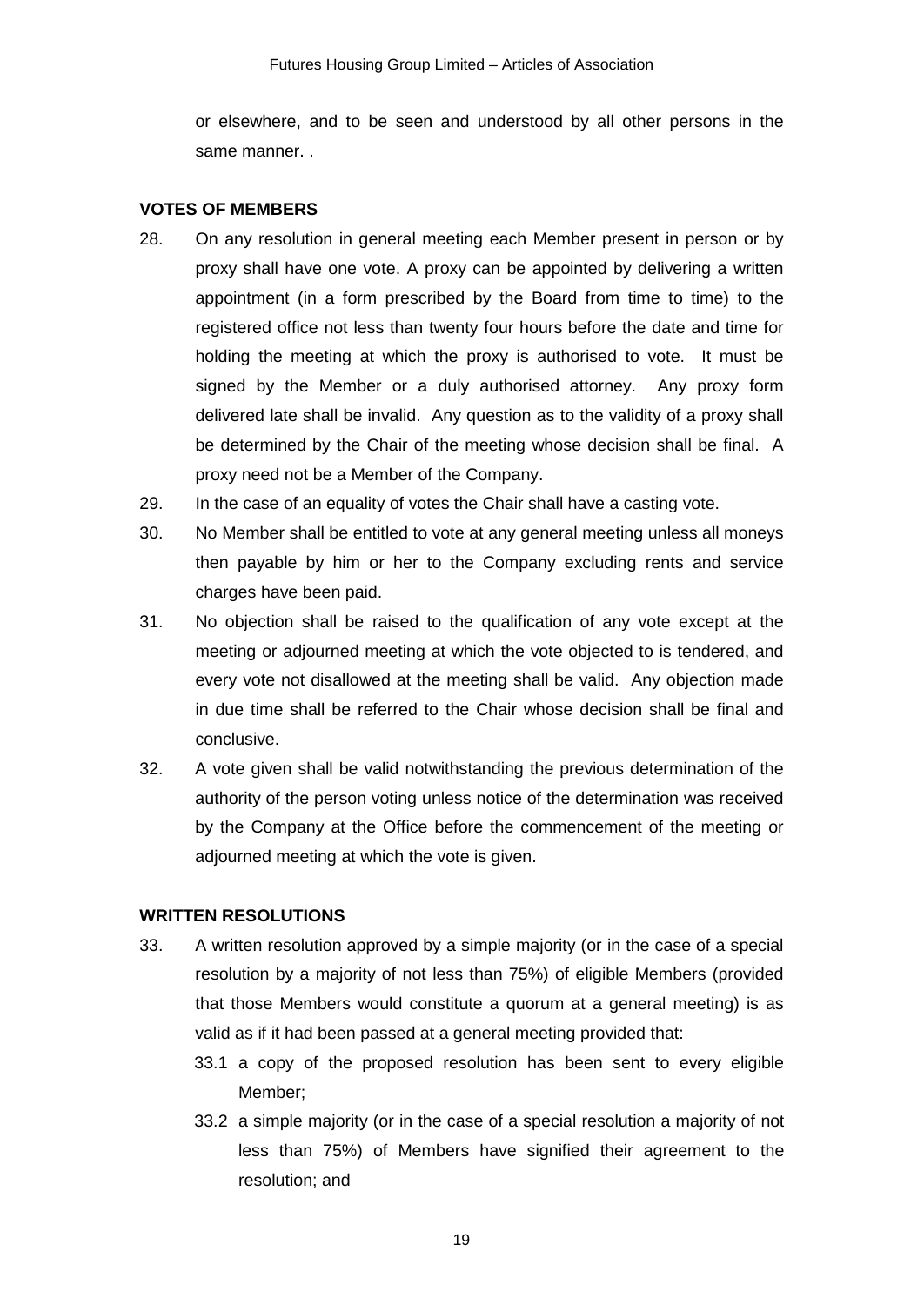- 33.3 such agreement is contained in an authenticated document that has been received at the Office within the period of 56 days beginning with the circulation date.
- 34. A resolution under Article 33 may consist of several documents in similar form each approved by one or more Members. In the case of a Member that is an organisation, its authorised representative may signify its agreement.

# **BOARD DIRECTORS**

- 35. The business of the Group shall be directed by the Board. There shall be a Board consisting of up to twelve Board Directors appointed on the basis of relevant skills and experience.
- 36. Within the permitted maximum number of Board Directors pursuant to Article 35, the Board may appoint up to 2 Executive Board Directors. Any Board Director who is not an Executive Board Director shall be a Non-Executive Board Director. .
- 37. The Non-Executive Board Directors shall be appointed to the Board in accordance with the procedures set out in Rules adopted by the Company from time to time. Such Rules adopted by the Board for the appointment of Non-Executive Board Directors shall provide that nominations of candidates for appointment to the Board shall be made in writing stating the full name and address of the person making the nomination. The signature of the nominated person confirming his or her willingness to be appointed shall also be required.
- 38. Every person who is appointed as a Non-Executive Board Director shall be required to apply to the Board to be admitted to membership of the Company and the Board shall consent to such application.
- 39. Any person who has made a current loan to the Company may not be appointed as a Board Director.
- 40. At least one third of the Board Directors shall be Independent provided that in the event that fewer than one third of Board Directors are Independent the Board shall use reasonable endeavours to appoint further Independents but may act notwithstanding this Article.
- 41. (a) The number of Local Authority Persons appointed to the Board shall at no time be more than 49 per cent or such as would at any time cause the Company to be treated as a regulated company within the meaning of the Local Government and Housing Act 1989 or the Local Authorities (Companies) Order 1995.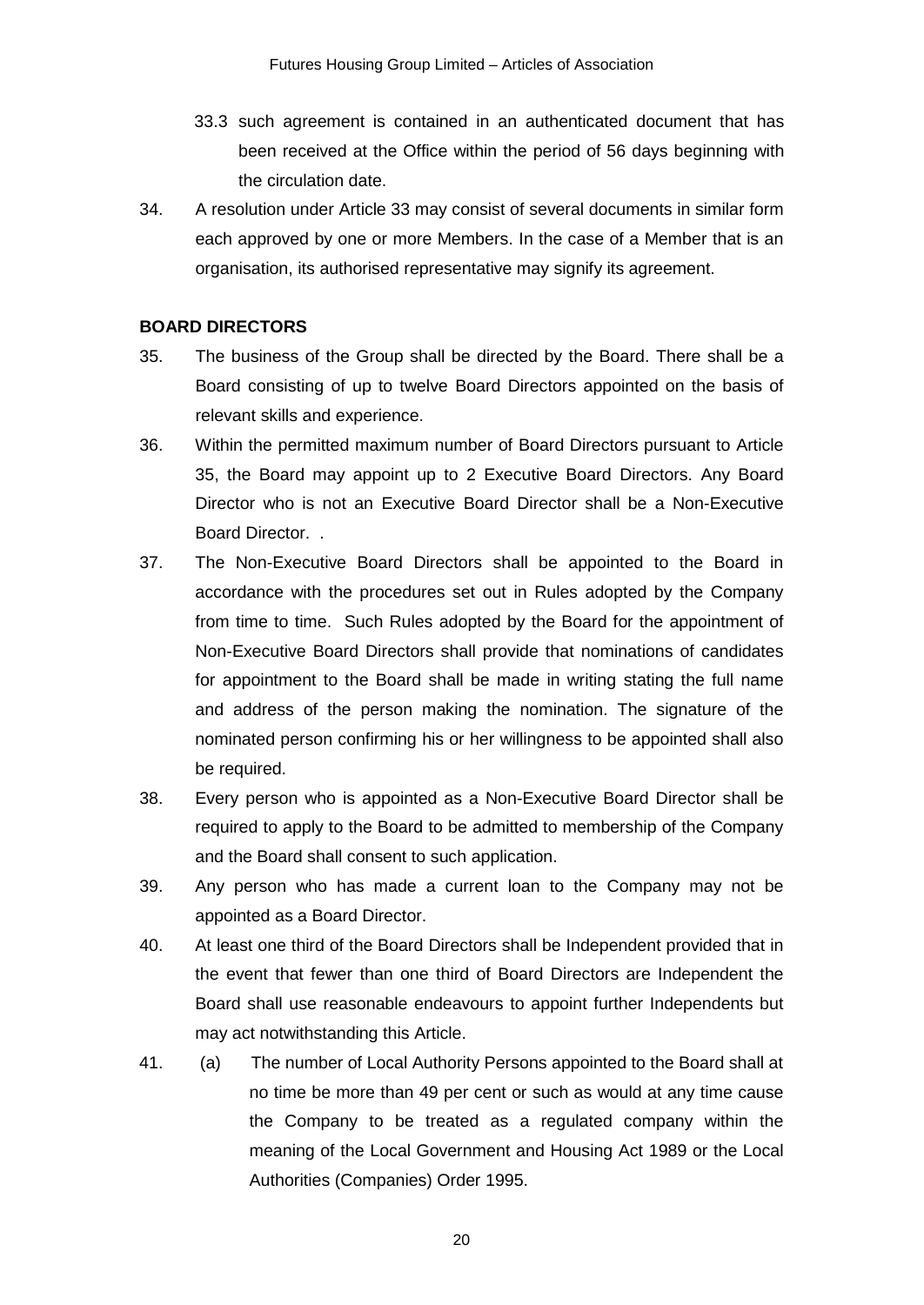- (b) The number of Board Directors who are Tenants shall at no time be more than 49 per cent of the total number of Board Directors except in circumstances in which a casual vacancy has arisen.
- (c) The number of Board Directors who are Executive Directors shall at no time be more than 49% of the total number of Board Directors except in circumstances in which a casual vacancy has arisen.
- (d) The number of Board Directors who are Tenants or Local Authority Persons shall not exceed two-thirds of the total number of Board Directors except in circumstances in which a casual vacancy has arisen.
- 42. A person who is appointed as a Non-Executive Board Director shall remain in office for a term of three years which will begin on the date they are appointed to the Board. Subject to Article 43, a Non-Executive Board Director completing their three year term of office may be eligible for re-appointment for another term of office.
- 43. Any Non-Executive Board Director having completed nine or more years' continuous service on any of the Group's Boards shall retire at the next general meeting and shall not be eligible for re-election, re-selection, or reappointment on the Boards until a period of one year has passed.

### **CASUAL VACANCIES AND CO-OPTIONS**

- 44. The Board may appoint a person who is willing to act to be a Board Director to fill a casual vacancy.
- 45. The Board may from time to time co-opt any person including any of the Company's senior management team to the Board or any committee of the Board in a non-voting capacity and may at any time revoke such co-option.

### **DISQUALIFICATION AND REMOVAL OF BOARD DIRECTORS**

- 46. A person shall be ineligible to be a Board Director or a co-optee and if already appointed shall immediately cease to be a Board Director or co-optee if the relevant individual:-
	- (1) is or becomes an undischarged bankrupt or makes any arrangement or composition with his or her creditors; or
	- (2) ceases to be, or ceases to be eligible to be, a Board Director by virtue of any provision of the Act or becomes prohibited by law from being a Board Director or a charity trustee; or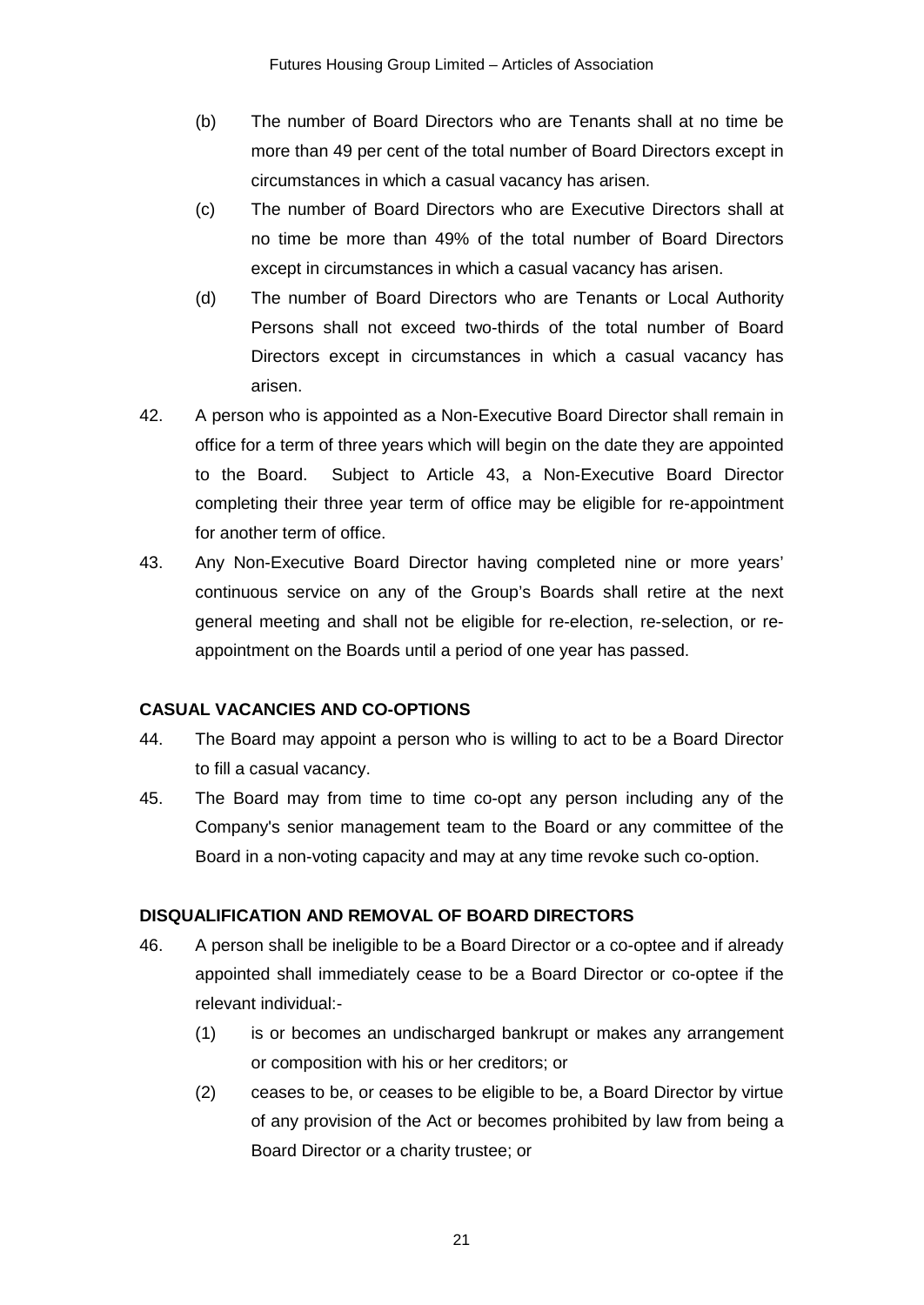- (3) becomes, in the opinion of the Board, incapable of managing and administering his or her property and affairs; or
- (4) has become incapable of acting as a Board Director and may remain so for a period of at least three months (as evidenced by a written opinion to the Company by a registered medical practitioner who is treating that person); or
- (5) is the subject of a custodial sentence imposed by a court in the United Kingdom in respect of any criminal act or omission unless the Board determines otherwise; or
- (6) is convicted of any criminal act or omission unless the Board determines otherwise; or
- (7) resigns from office by giving written notice to the Company; or
- (8) is an Executive Board Director and ceases to be an employee of the Company or ceases to be a member of the Company's senior management team; or
- (9) is removed by a resolution of the Members; or
- (10) is removed by resolution of (or written notice signed by) at least three quarters of all the other Board Directors; or
- (11) fails to attend three consecutive Board meetings or fails to attend any Board meeting for a period of three months (whichever is the longer period) and the Board determines by simple majority that he or she shall be removed from the Board; or
- (12) breaches the terms of the provisions of Appendix 1 or any codes of conduct adopted by the Company or the Board Directors from time to time and the Board determines by simple majority that he or she shall be removed from the Board; or
- (13) fails to comply with or participate in any appraisal system adopted by the Company or the Board Directors from time to time and the Board determines by simple majority that he or she shall be removed from the Board; or
- (14) has been a Non-Executive Board Director (and/or a member of the board of another Group Member) for 9 or more consecutive years in accordance with Article 43 in which case that Board Director shall cease to be a Board Director in accordance with Article 43; or
- (15) is a Tenant and is the subject of an order for possession of the Property of which he or she is the Tenant; or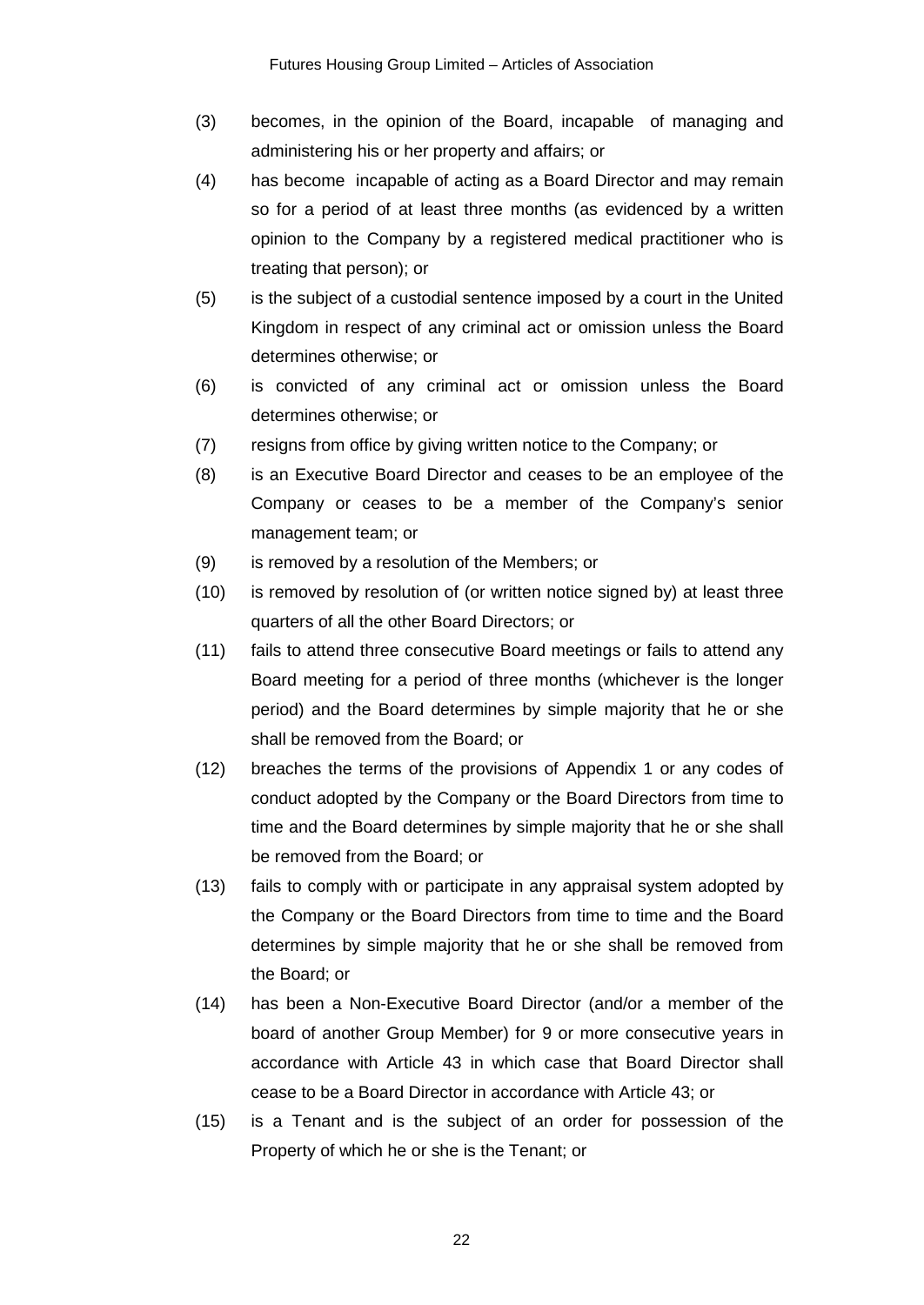- (16) is a Tenant and is (in the reasonable opinion of a majority of Board Directors) in serious breach of his or her obligations as a Tenant; or
- (17) is a co-optee and his or her co-option is revoked by the Board Directors; or
- (18) is suspended from office for a specified period of time by resolution of a simple majority of all the other Board Directors from time to time;
- (19) is or becomes a Local Authority Person leading to a breach of the limits in Article 41(a);
- (20) is or becomes a Tenant leading to a breach of the limits in Article 41(b);or
- (21) dies.
- 47. The Board Directors shall comply at all times with the provisions set out in Appendix 1 to the Articles and with any codes of conduct adopted by the Company or by the Board Directors.

## **BOARD DIRECTORS' INTERESTS**

- 48. No Board Director, co-optee or member of a committee shall have any financial interest in any contract or other transaction with any Group member, or be granted a benefit by the Group, unless such interest or benefit;
	- 48.1 Is expressly permitted by these articles of association or under any determination or guidance by the Regulator from time to time; or
	- 48.2 Would not be in breach of, and would not be inconsistent with, any determination, guidance, standard or code published by the Regulator or any code of conduct and/or governance adopted by the Board.
- 49. There shall be maintained a register of Board Directors' interests and Board Directors shall be obliged to enter into the register particulars of any matter relevant to the affairs of the Company. A Board Director or co-optee who has
	- 49.1 an interest in any matter which is under discussion by the Board shall disclose the nature and extent of his interest and the interest of any Connected Person in that matter before the matter is discussed by the Board; and unless it is expressly permitted by these rules they shall not remain present during the Board's discussion of such matter (unless requested to do by the Chair) remain present; and
	- 49.2 (If a Board Director) they shall not vote on the matter in questions.
- 50. If a Board Director inadvertently votes on a matter to which this Article applies, his or her vote shall not be counted.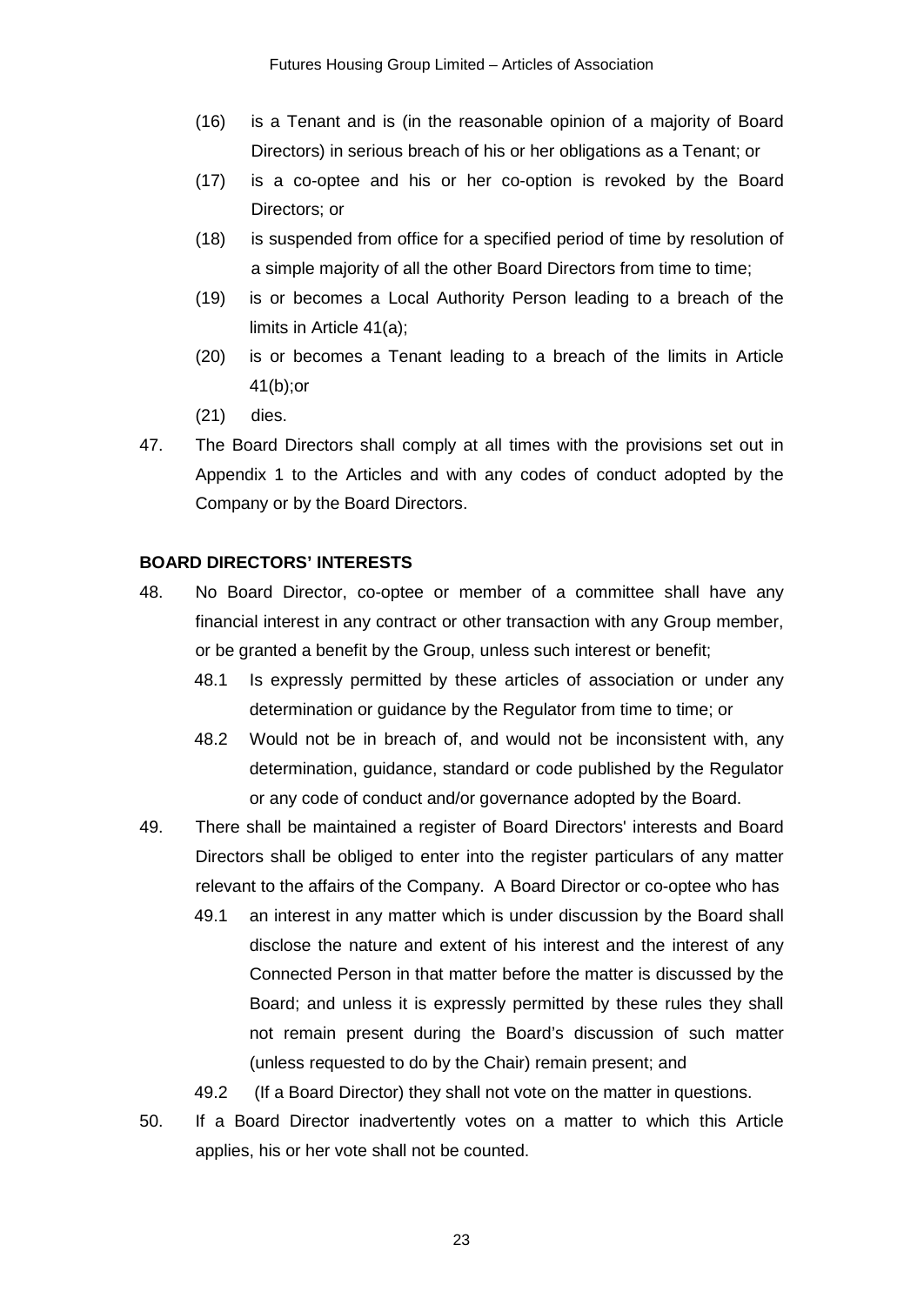- 51. For the purposes of Articles 51 and 52 an interest of a Connected Person shall be treated as an interest for the relevant Board Director or co-optee.
- 52. Provided that he or she has disclosed to the Board the nature and extent of his or her interest and subject to the provisions of the Act, a Board Director may, subject to the discretion of the Chair,:
	- 52.1 be a director or other officer of or employed by anybody corporate which is a Group Member;
	- 52.2 be a member of or officer or other representative of the Relevant Local Authority; or
	- 52.3 be a Tenant;

and remain speak and vote at the meeting and be counted in the quorum, but a Board Director who is also a Tenant may not remain, speak or vote in any Board meeting whilst matters relating specifically to his or her tenancy are being dealt with.

- 53. A Board Director (or co-optee) shall not be treated as having an interest of which the Board Director (or co-optee) has no knowledge and of which it is unreasonable to expect him or her to have knowledge.
- 54. If an actually or potential conflict of interest arises for a Board Director or cooptee because of a duty of loyalty owed to another organisation or person and the conflict is not authorised by virtue of any other provision in these Articles , the unconflicted Board Directors may authorise such a conflict of interests provided that:
	- 54.1 Any conflicted Board Director is not to be counted in the quorum of Board Directors at the meeting where the conflict is to be authorised,
	- 54.2 The unconflicted Board Directors consider it is in the interests of the Company to authorise the conflict of interest in the circumstances applying, and
	- 54.3 A condition is attached to the authorisation requiring that Article 52 is complied with every time the authorised conflict arises for any conflicted Board Directors or co-optees at a Board Director meeting.
- 55. Any authorisation of a matter under Articles 52 and 54 shall be on such terms and/or conditions as the Board Directors (excluding the conflicted Board Director(s)) may determine, whether at the time such authorisation is given or subsequently and may be varied or terminated by the Board Directors (excluding the conflicted Board Director(s)) at any time. Such terms or conditions may include (without limitation) terms and conditions as to the duration, renewal and/or revocation of the authorisation, and/or the exclusion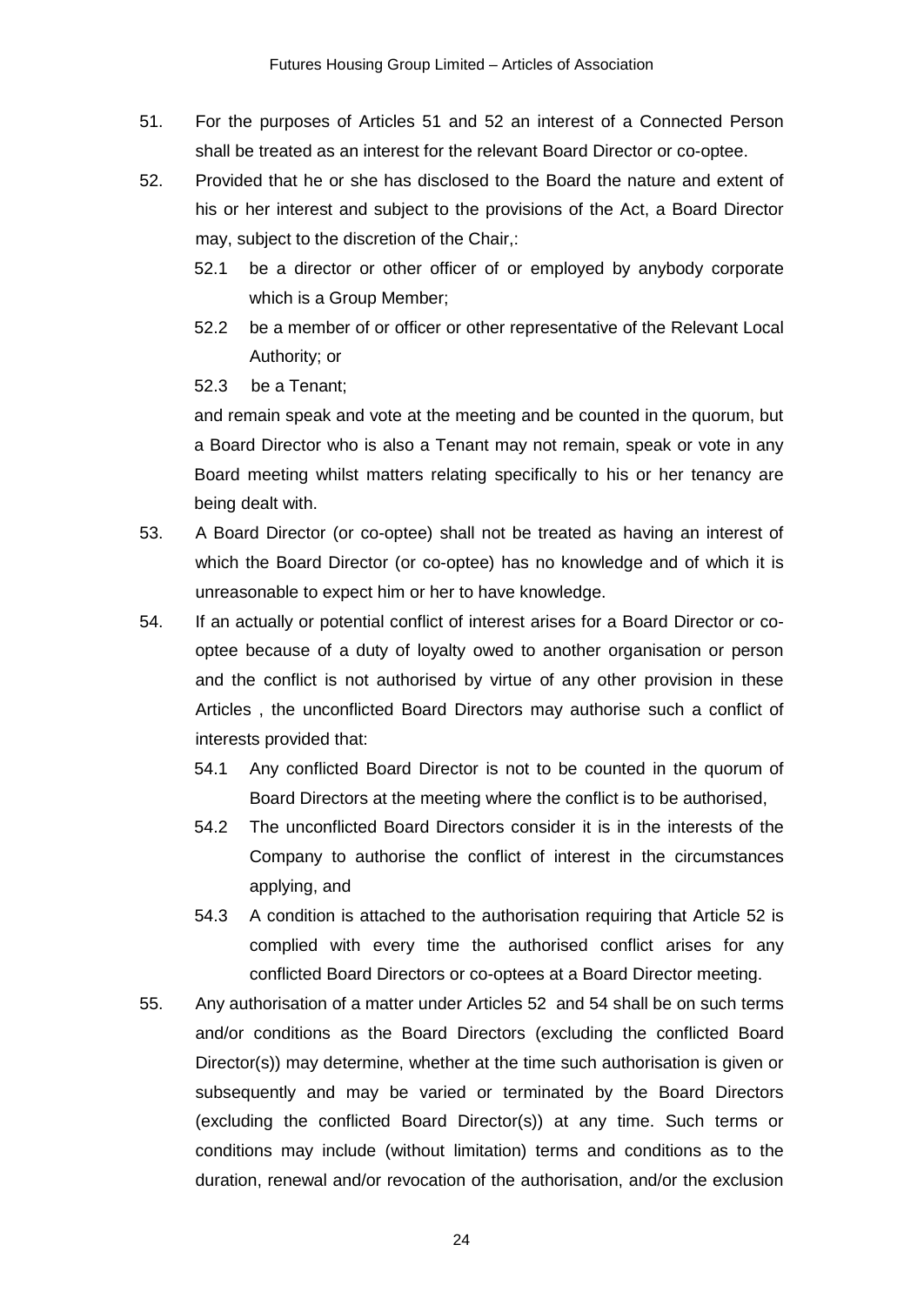of the conflicted Board Director(s) or co-optees from all information and discussion of the matter in question. A Board Director or co-optee shall comply with any obligations imposed on him pursuant to any such authorisation.

- 56. The Board Directors should consider whether any actual or potential conflicts should be authorised in accordance with Article 54 each time:
	- 56.1 A new Board Director or co-optee is appointed;
	- 56.2 A new situation arises for an existing Board Director or co-optee that gives rise to an actual or potential conflict of interests.
- 57. Any decision of the Board shall not be invalid because of the subsequent discovery of an interest which should have been declared.
- 58. Every Board Director, co-optee and member of a committee shall ensure that the secretary at all times has a list of:
	- 58.1 All other bodies in which they have an interest as:
		- 58.1.1 A director or officer or
		- 58.1.2 A member of a firm or
		- 58.1.3 An official or elected member of any statutory body or
		- 58.1.4 The owner or controller of more than two per cent of a company the shares in which are publicly quoted or more than ten per cent of any other company;
- 58.2 Any other significant or material interest.
- 59. A Board Director or co-optee or member of a committee shall not be deemed to have an interest as a board director or officer of any other Group member.

### **POWERS OF BOARD DIRECTORS**

- 60. (a) Subject to the provisions of the Act and the Articles and to any directions given by resolution of the Members, the business of the Company and the Group shall be managed by the Board Directors who may exercise all the powers of the Company. No alteration of the Articles and no such direction shall invalidate any prior act of the Board Directors which would have been valid if that alteration had not been made or that direction had not been given.
	- (b) The powers given by this Article shall not be limited by any special power given to the Board Directors by the Articles and a meeting of Board Directors at which a quorum is present may exercise all the powers exercisable by the Board Directors.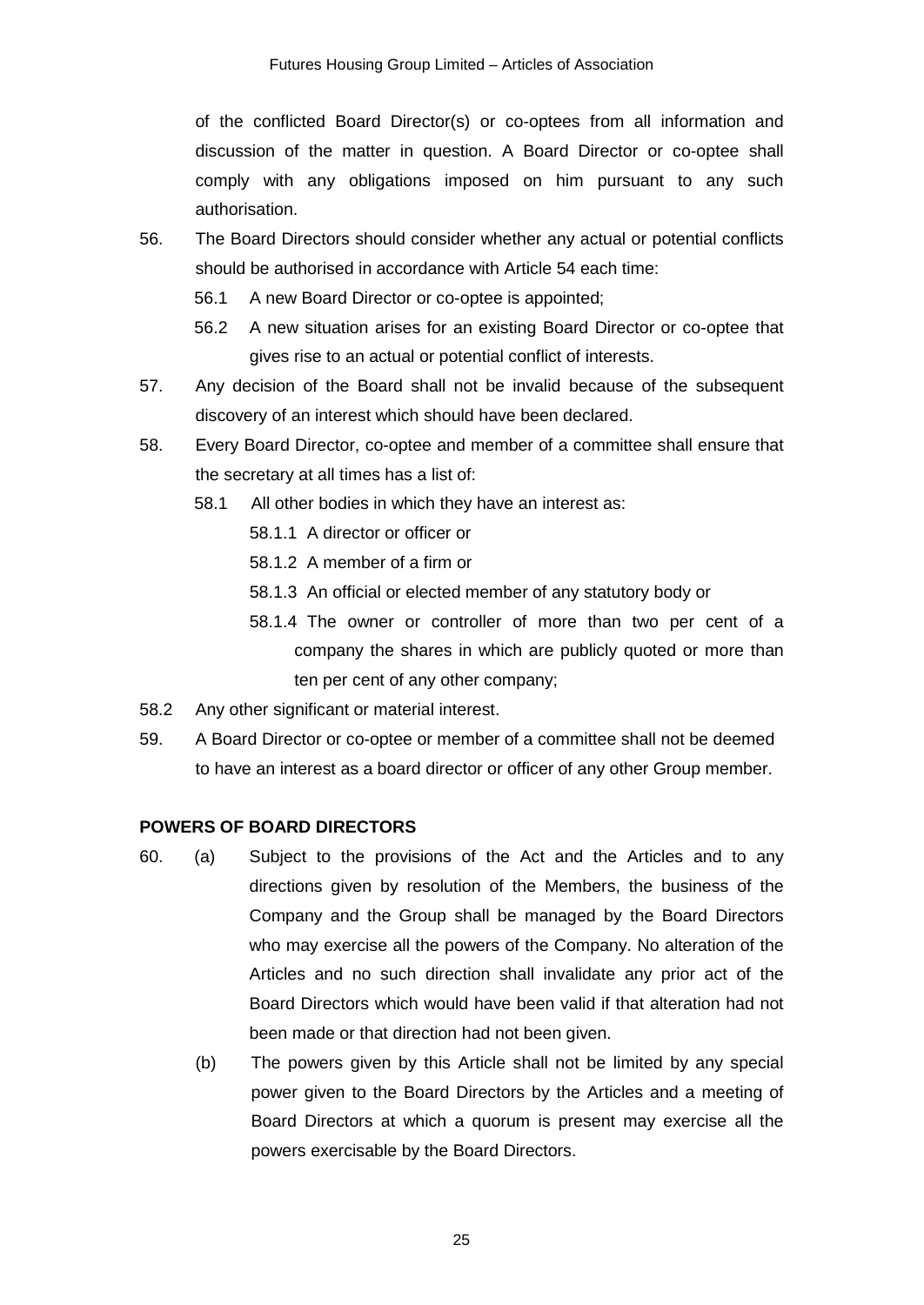- 61. The Board shall have power to delegate, in writing, subject to Articles 72 78, the exercise of any of its powers to committees and to employees of the Group or of any Group member on such terms as it determines. Such delegation may include any of the powers and discretions of the Board.
- 62. In addition to all powers hereby expressly conferred upon them and without detracting from the generality of their powers under the Articles the Board Directors shall have the following powers, namely:-
	- 62.1 to expend the funds of the Company in such manner as they shall consider most beneficial for the achievement of its objects and to invest in the name of the Company such part of the funds as they may see fit and to direct the sale or transposition of any such investments and to expend the proceeds of any such sale in furtherance of the objects of the Company; and
	- 62.2 to enter into contracts on behalf of the Company; and
	- 62.3 to borrow money without limit as to amount and upon such terms and in such manner as they think fit; and
	- 62.4 to agree the amount and terms of interest rates applying to such borrowings (and whether by reference to a fixed or floating rates of interest) as they think fit; and
	- 62.5 to grant any mortgage, charge or other security over its undertaking, property and assets, or any part thereof; and
	- 62.6 to issue any debenture or grant any guarantee or any indemnity, whether outright or as security for any debt, liability or obligation of the Company, or of any Registered Provider or, to such extent allowed pursuant to the Articles.

### **BOARD DIRECTORS' EXPENSES AND REMUNERATION**

- 63. Subject to the provisions of Article 5, the Board Directors may, following appropriate independent advice, be paid such reasonable and proper remuneration as the Board shall from time to time decide and all reasonable and proper travelling, hotel and other expenses properly incurred by them in connection with their attendance at meetings of Board Directors or committees of Board Directors or general meetings or otherwise in connection with the discharge of their duties subject to the production of satisfactory receipts or otherwise.
- 64. Except to the extent permitted by Articles 5 and 60, no Board Director shall take or hold any interest in property belonging to the Company or receive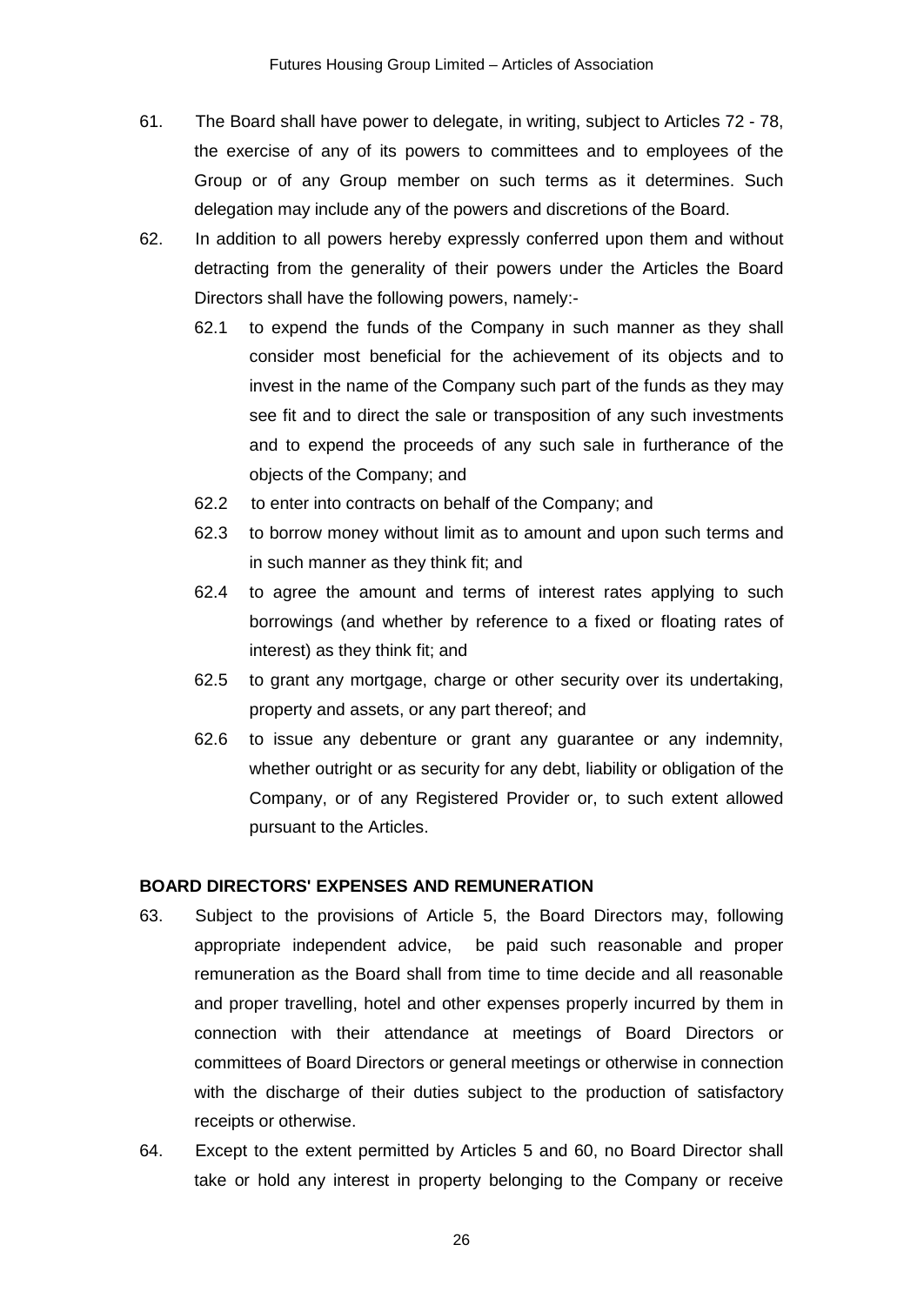remuneration or be interested otherwise than as a Board Director in any other contract to which the Company is a party save that a Board Director who is a Tenant shall not be prevented from remaining a Board Director and/or a Tenant or from exercising any right accruing to him or her in either capacity.

#### **PROCEEDINGS OF BOARD DIRECTORS**

- 65. Subject to the provisions of the Articles, the Board Directors may regulate their proceedings as they think fit and may adopt standing orders and codes of conduct governing their affairs. A Board Director may, and any Secretary at the request of a Board Director shall, call a meeting of the Board Directors. It shall not be necessary to give notice of a meeting to a Board Director who is absent from the United Kingdom. Questions arising at a meeting shall be decided by a majority of votes. Each Board Director shall have one vote save that in the case of an equality of votes, the Chair shall have a second or casting vote.
- 66. The quorum for the transaction of the business of the Board Directors may be fixed by the Board Directors but shall not be less than four. Co-optees may not count towards the quorum.
- 67. The Board Directors may act notwithstanding any vacancies in their number, but, if the number of Board Directors is less than the number fixed as the quorum, the continuing Board Directors or Board Director may act only for the purpose of filling vacancies or of calling a general meeting.

### **APPOINTMENT OF CHAIR AND VICE CHAIR**

- 68. The Board shall appoint one of their number (being a Non-Executive Board Director) to be the Chair of the Board. The Board must decide the period during which he or she is to hold office, whether the appointment is to be confirmed annually by the Board and the precise point at which his or her term of office ends.
- 69. The Board may appoint a Vice Chair or Vice Chairs to act in the absence of the Chair on such terms as the Board shall think fit. The duties of the Chair and Vice Chair shall be as set out in the Appendix 2 and Appendix 3 respectively to these Articles.
- 70. The Chair and Vice Chair may resign from their positions at any time (without necessarily resigning as Board Directors). The Chair and any Vice Chair may be removed from their respective positions at a Board meeting called for the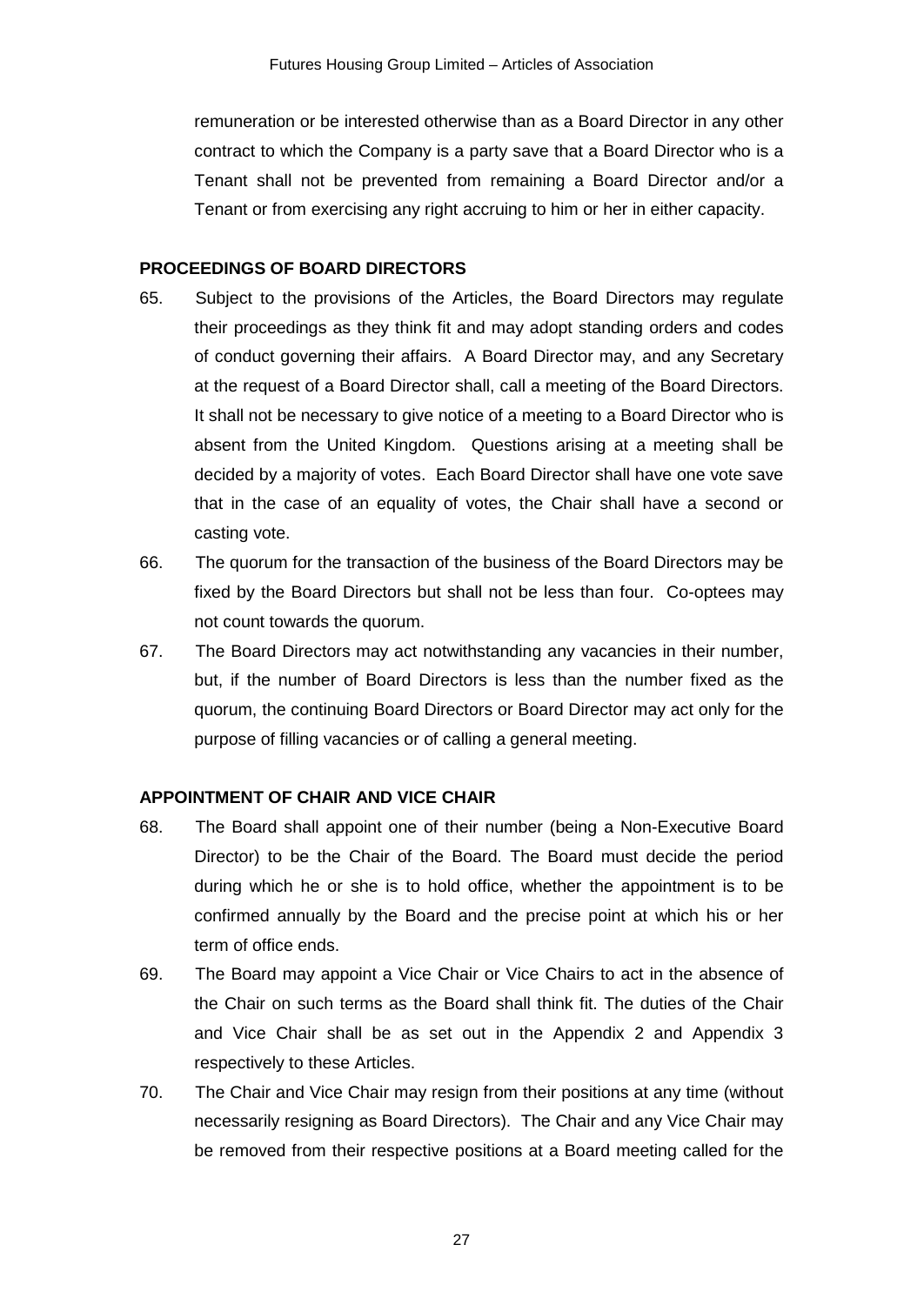purpose provided a resolution is passed by a simple majority of the Board Directors present at the meeting.

71. The Chair or, in his or her absence, the Vice Chair shall preside at every meeting of the Board Directors and of the Members of the Company at which he or she is present. If there is at any time no Chair or Vice Chair, or if the Chair and Vice Chair are not present within ten minutes after the time appointed for the meeting, the Board Directors present may appoint one of their number to chair of the meeting.

### **MANAGEMENT AND DELEGATION**

- 72. The Board may delegate any of its powers under written terms of reference to committees of the Company or of the Group or to officers or employees of the Group or of any Group member. Those powers shall be exercised in accordance with any written instructions given by the Board.
- 73. The Board may reserve to itself certain significant matters that cannot be delegated to committees of employees.
- 74. The membership of any committee shall be determined by the Board. Every committee shall include one Board Director or co-optee to the Board. The Board will appoint the Chair of any committee and shall specify the quorum.
- 75. All acts and proceedings of any committee shall be reported to the Board.
- 76. No committee can incur expenditure on behalf of the association unless at least one Board Director or co-optee of the Board on the committee has voted in favour of the resolution and the Board has previously approved a budget for the relevant expenditure.
- 77. For the purposes of the Housing and Regeneration Act 2008 any member of a committee shall be an officer.
- 78. All acts done by a meeting of Board Directors, or of a committee of Board Directors, shall, notwithstanding that it be afterwards discovered that there was a defect in the appointment of any Board Director or that any of them were disqualified from holding office, or had vacated office, or were not entitled to vote, be as valid as if every such person had been duly appointed and was qualified and had continued to be a Board Director and had been entitled to vote.

### **MISCELLANEOUS**

79. Any bank account in which any part of the assets of the Company is deposited shall be operated by the Board Directors and shall include the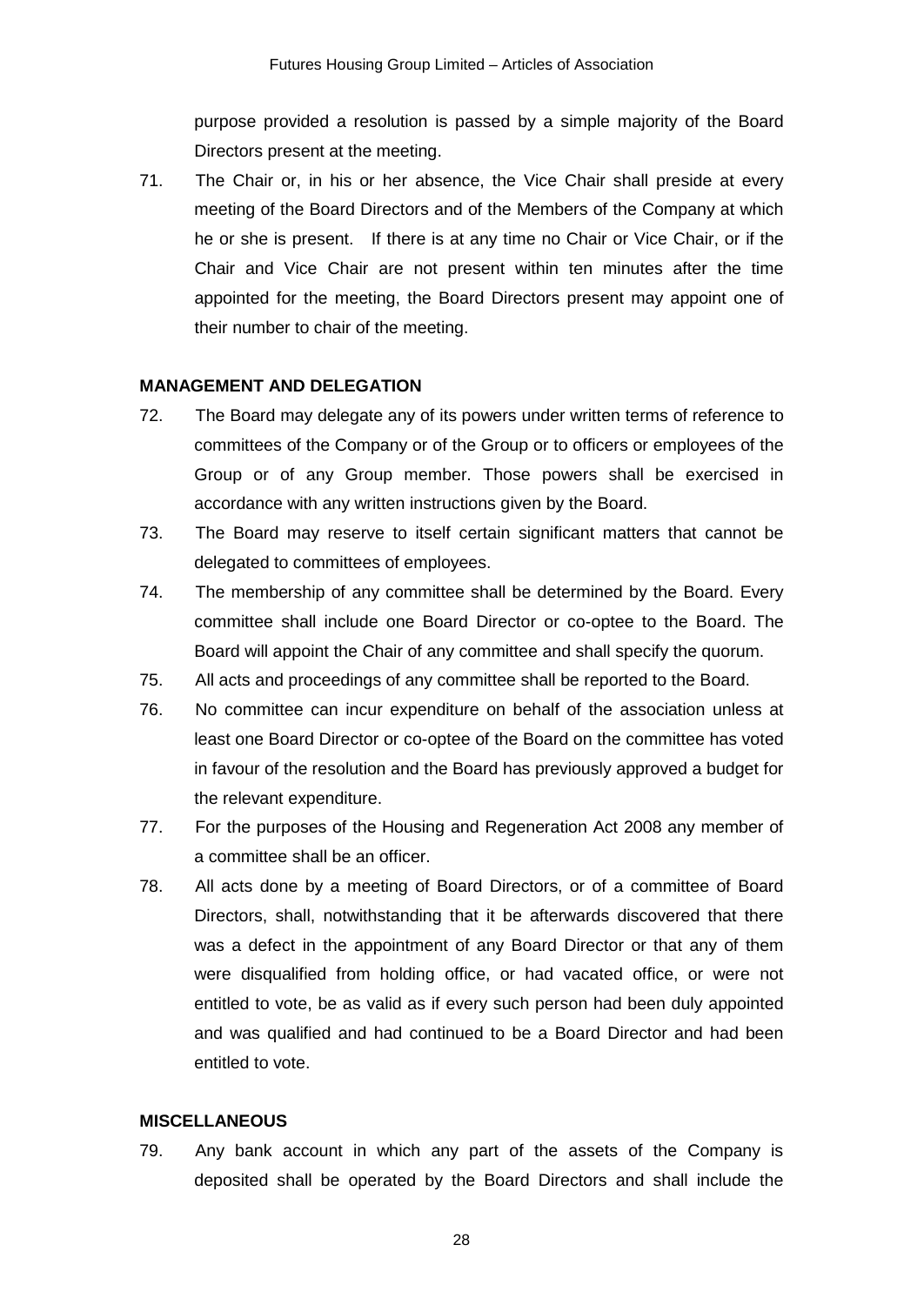name of the Company. All cheques and orders for the payment of money from such account shall be signed by at least two Board Directors or such other persons as are authorised from time to time by the Board.

## **WRITTEN RESOLUTIONS**

- 80. A written resolution of the Members of the Company, proposed in accordance with section 288(3) of the Companies Act 2006, shall lapse if it is not passed before the end of the period of six months beginning with the circulation date of such resolution (as defined in section 290 of the Act).
- 81. A resolution in writing sent to all the Board Directors or members of a committee entitled to receive notice of a meeting of the Board or of a committee of the Board and approved by the required majority to pass the relevant resolution shall be as valid and effectual as if it had been passed at a meeting of the Board or (as the case may be) a committee of the Board duly convened and held and may consist of several documents in the like form each approved by one or more Board Directors or members of a committee. Approval for the purposes of this Article may be given by electronic means.

# **SECRETARY**

82. Subject to the provisions of the Act, a Secretary, including any deputy or alternate secretary, may be appointed by the Board Directors for such term, at such remuneration and upon such conditions as they may think fit; and any Secretary, including any deputy or alternate secretary, so appointed may be removed by them.

### **MINUTES**

- 83. The Board Directors shall keep minutes in books kept for the purpose:-
	- (1) of all appointments of officers made by the Board Directors; and
	- (2) of all proceedings at meetings of the Company and of the Board Directors and of committees of Board Directors including the names of the Board Directors present at each such meeting.

# **THE SEAL**

84. If the Company has a Seal it shall only be used by the authority of the Board Directors or of a committee of Board Directors and other persons authorised by the Board Directors. The Board Directors may determine who shall sign any instrument to which the Seal is affixed and unless otherwise so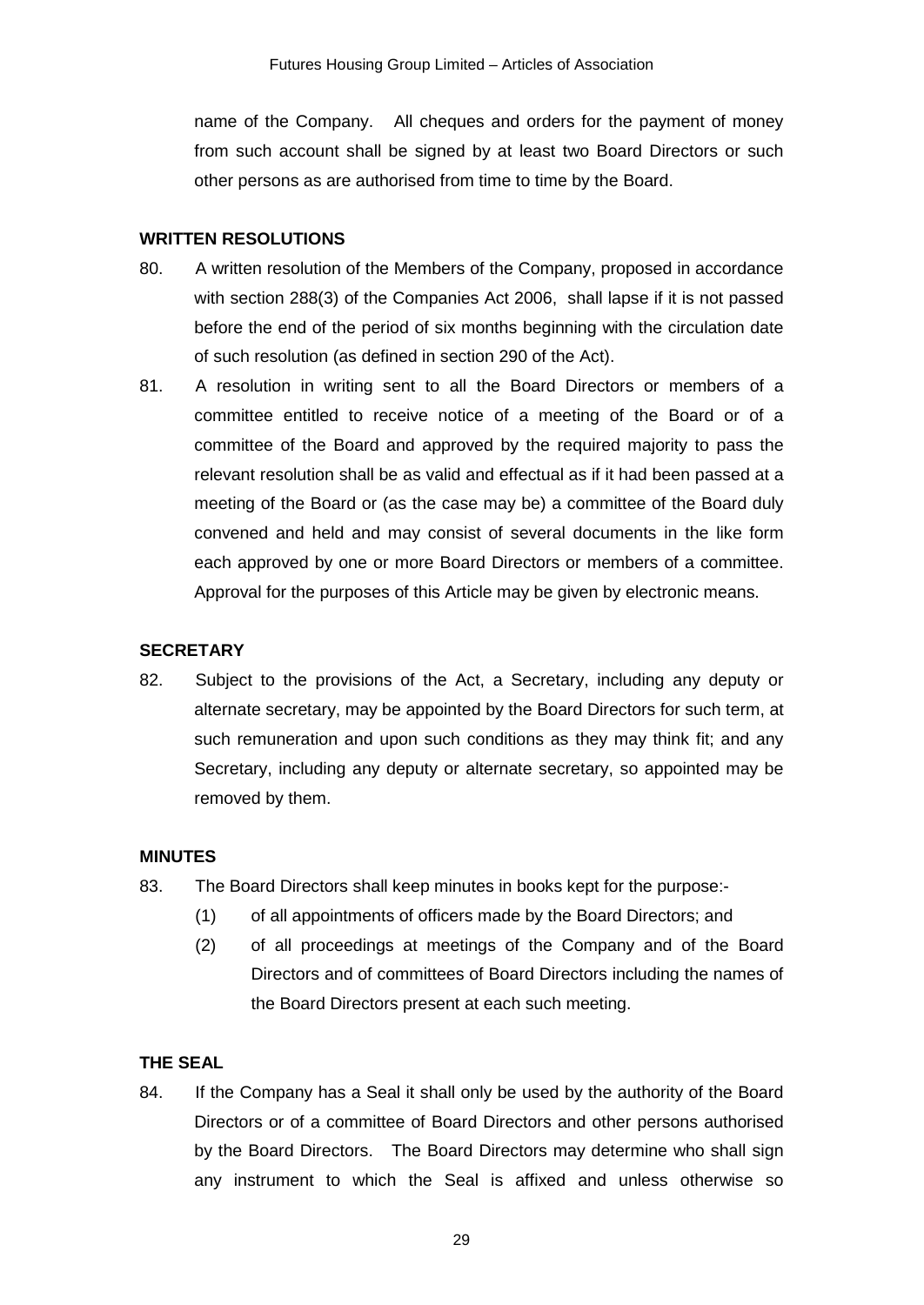determined it shall be signed by (i) a Board Director and by the Secretary or (ii) two Board Directors or (iii) a Board Director and a witness or (iv) an Authorised Signatory.

# **ACCOUNTS**

85. Accounts shall be prepared in accordance with the provisions of the Act and with the requirements of the Regulator and any other regulatory body to which the Company shall be subject.

# **NOTICES**

- 86. Any notice to be given to or by any person pursuant to the Articles shall be in writing or, to the extent permitted by the Act and subject to this Article 86, contained in an electronic communication, except that a notice calling a meeting of the Board Directors need not be in writing.
- 87. The Company may give any notice to a Member or a Board Director either:
	- (1) personally; or
	- (2) by sending it by post in a prepaid envelope addressed to the Member or Board Director at his or her registered address or by leaving it at that address; or
	- (3) by suitable electronic means.
- 88. A Member or Board Director whose registered address is not within the United Kingdom and who gives to the Company an address (whether postal or electronic) within the United Kingdom at which notices may be given to him or her shall be entitled to have notices given to him or her at that address, but otherwise no such Member or Board Director shall be entitled to receive any notice from the Company.
- 89. A Member or Board Director present in person or by proxy at any meeting of the Company or Board meeting shall be deemed to have received notice of the meeting and, where necessary, of the purposes for which it was called.
- 90. Any notice in writing, or other communication shall be deemed duly served:
	- (1) in the case of personal service, at the time of delivery;
	- (2) in the case of service by post, 48 hours after the date of posting;
	- (3) in the case of service by electronic means (including through any relevant system) 24 hours after the time at which the electronic communication was sent by or on behalf of the Company; or
	- (4) in the case of service by facsimile transmission, at the time of despatch.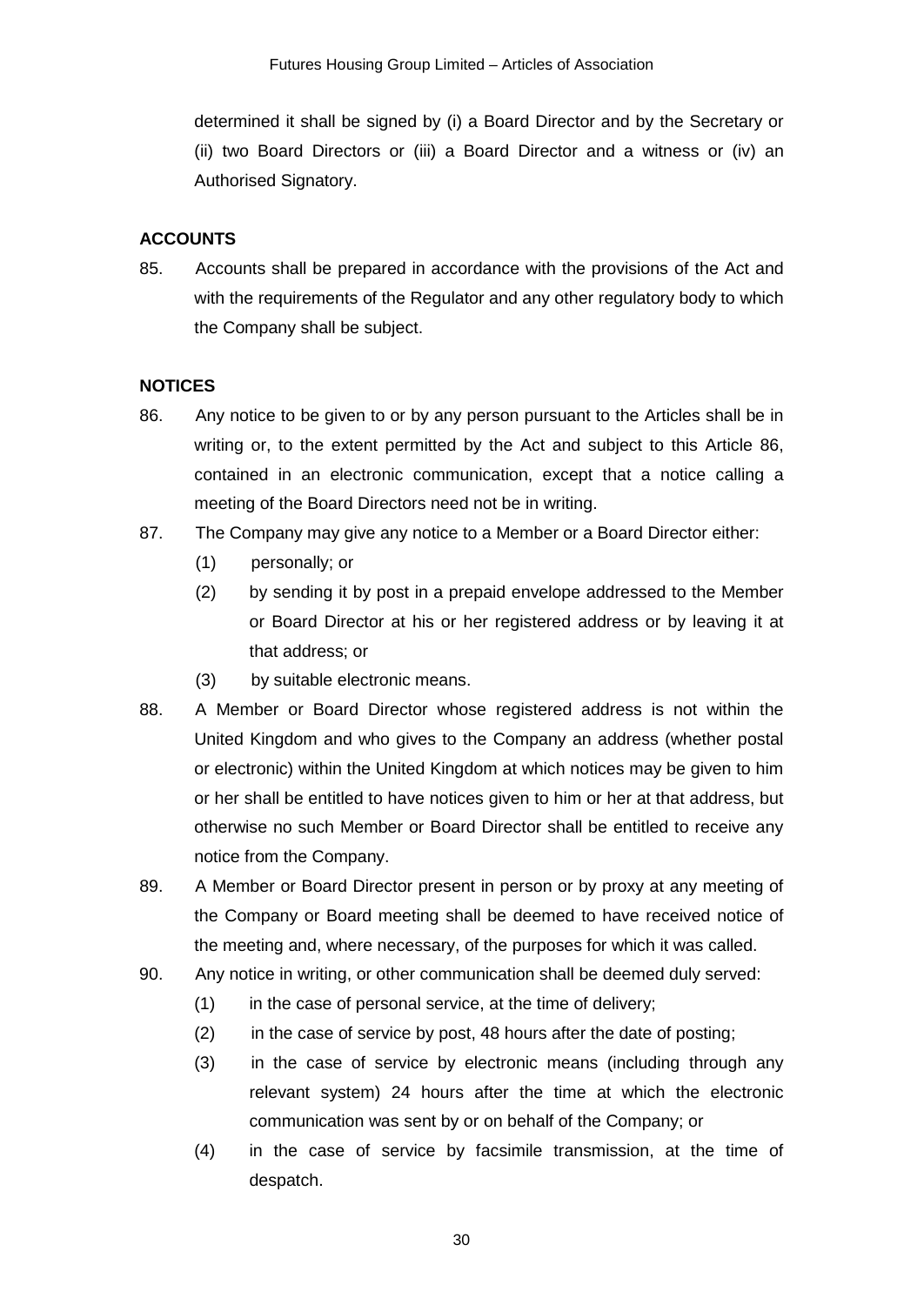- 91. Proof that:
	- (1) an envelope containing a notice was properly addressed, prepaid and posted by first class post;
	- (2) a facsimile transmission setting out terms of the notice was properly despatched; or
	- (3) a notice contained in an electronic communication was sent in accordance with guidance issued by the Institute of Chartered Secretaries and Administrators;

is conclusive evidence that the notice was given.

#### **INDEMNITY**

- 92. Subject to the provisions of the Act every Board Director or other officer or auditor of the Company shall be indemnified out of the assets of the Company against any liability incurred by him or her in that capacity in defending any proceedings, whether civil or criminal, in which judgement is given in his or her favour or in which he or she is acquitted or in connection with any application in which relief is granted to him or her by the court from liability for negligence, default, breach of duty or breach of trust in relation to the affairs of the Company.
- 93. The Board shall have the power to purchase and maintain for any Board Director, co-optee or officer of the Company insurance against any such liability as is referred to in the Act.

### **RULES**

- 94. (1) The Board may from time to time make such rules or bye laws as they may deem necessary or expedient or convenient for the proper conduct and management of the Company, and in particular but without prejudice to the generality of the foregoing, they may by such rules or bye laws regulate:-
	- (i) the admission of Members of the Company (including the admission of organisations to membership) and the rights and privileges of such Members, and the conditions of membership and the terms on which Members may resign or have their membership terminated and the entrance fees, subscriptions and other fees or payments to be made by Members insofar as these are not provided in the Articles;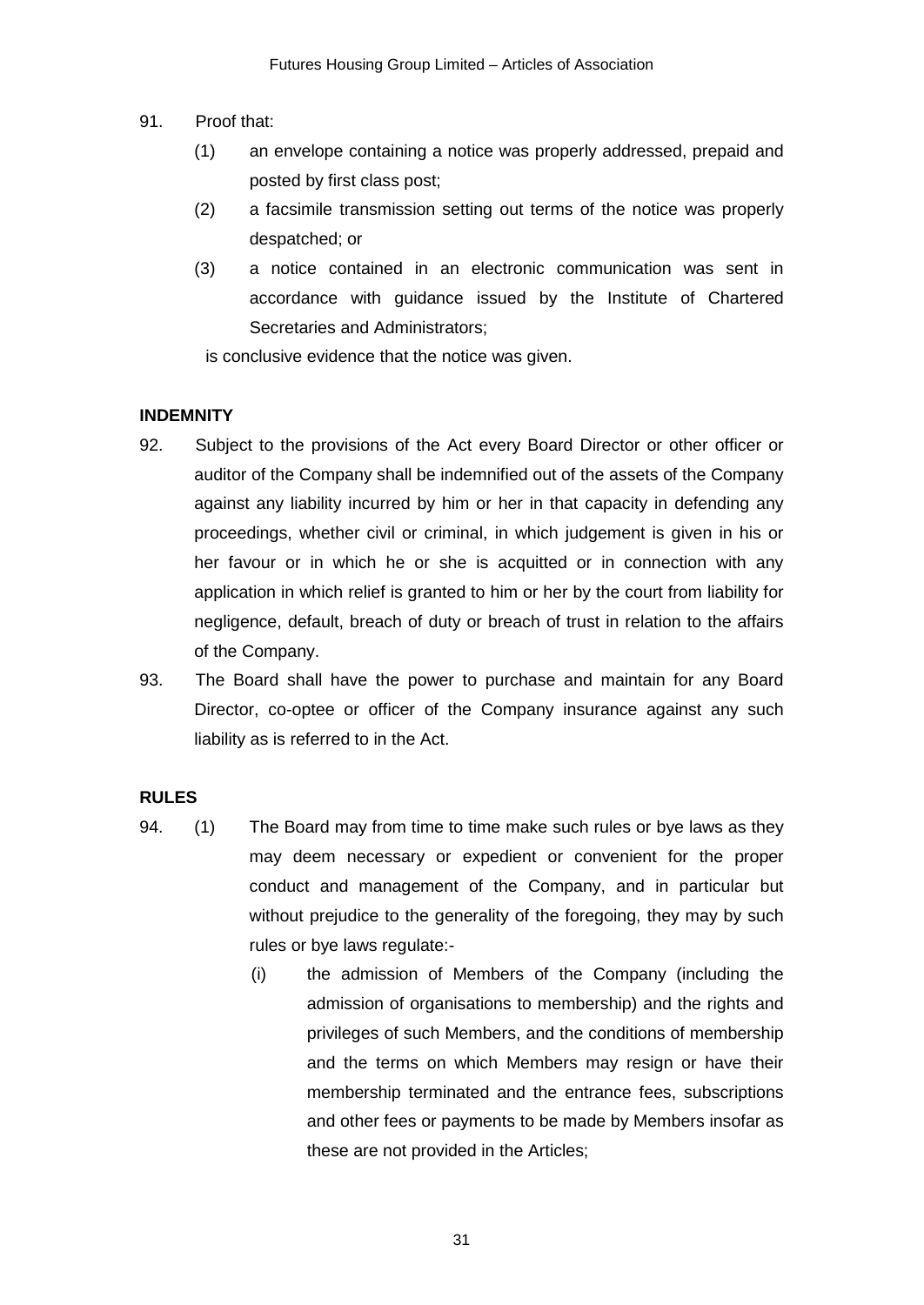- (ii) the conduct of Members and Board Directors of the Company in relation to one another, and to the Company's officers;
- (iii) the setting aside of the whole or any part or parts of the Company's premises at any particular time or times or for any particular purpose or purposes;
- (iv) the procedure at general meetings and meetings of the Board and committees of the Board in so far as such procedure is not regulated by the Articles;
- (v) the procedure for the appointment of Subsidiary Board Directors;
- (vi) generally, all such matters as are commonly the subject matter of Company rules.
- (2) The Company in general meetings shall have power to alter, add to or repeal the rules or bye laws and the Board shall adopt such means as they think sufficient to bring to the notice of Members of the Company all such rules or bye laws which shall be binding on all Members of the Company PROVIDED THAT no rule or bye law shall be inconsistent with, or shall affect or repeal anything contained in the Articles.

# **ALTERATIONS**

- 95. The provisions of the Articles of Association of the Company may be amended only by a resolution agreed by:-
	- (a) not less than three-quarters of the Members present whether in person or by proxy and voting at a meeting for the purpose of considering the resolution of which not less than 14 clear days' notice shall have been given;
	- (b) written resolution; and
	- (c) not less than three-quarters of the Board present at the meeting called to consider the amendments.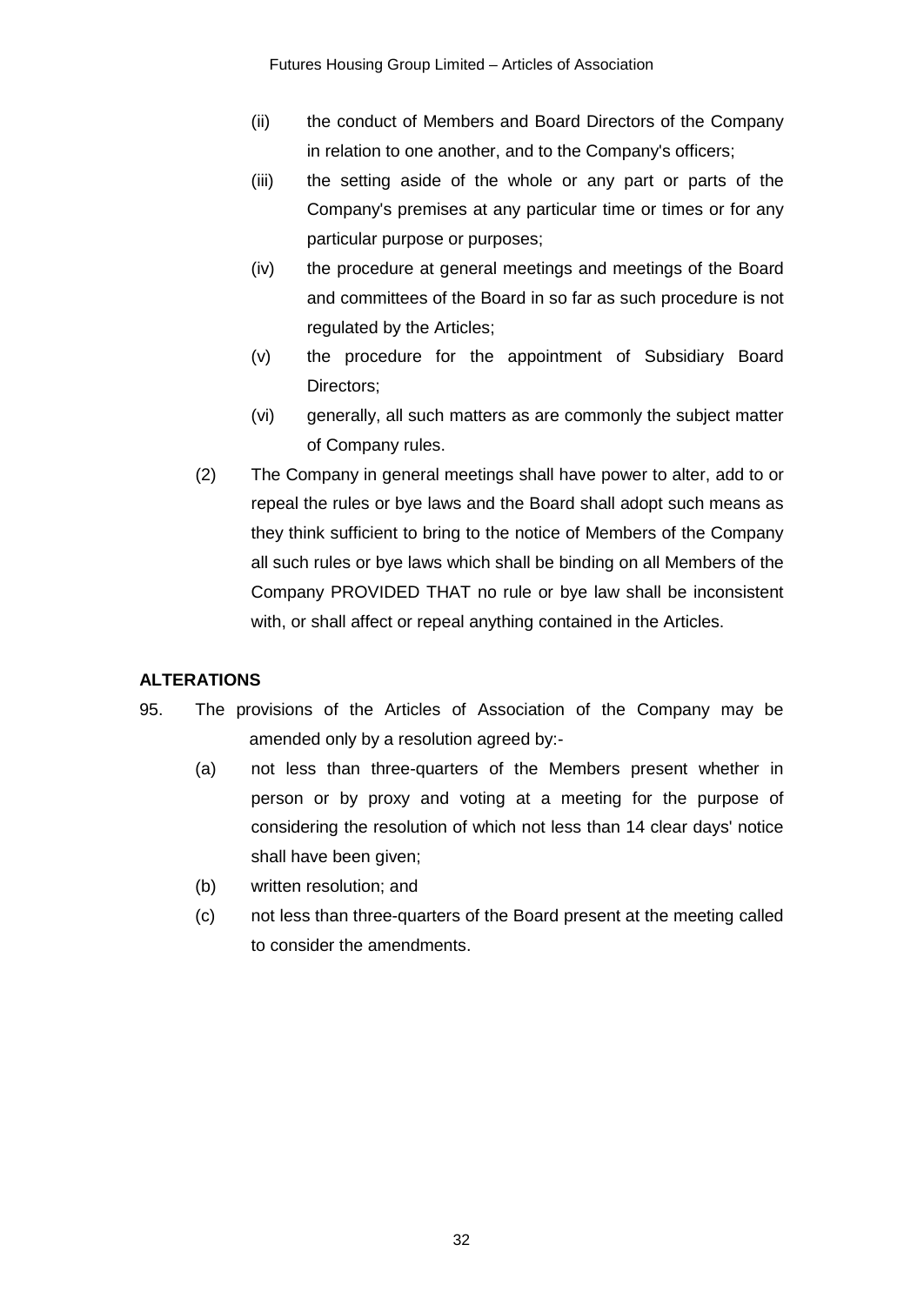# **APPENDIX 1 TO ARTICLES OF ASSOCIATION**

# **Responsibilities of the Board Directors**

The Board Directors shall direct the affairs of the Company in accordance with its objects. Amongst their functions shall be to:-

- (1) define and ensure compliance with the values and objectives of the Company and ensure these are set out in each annual report;
- (2) establish policies and plans to achieve those objectives;
- (3) approve each year's budget and accounts prior to publication;
- (4) establish and oversee a framework of delegation and systems of control;
- (5) agree policies and make decisions on all matters that create significant financial or other risk to the Company or which raise material issues of principle;
- (6) monitor the Company's performance in relation to plans, budgetary controls and decisions;
- (7) appoint (and if necessary dismiss) the Chief Executive;
- (8) satisfy itself that the Company's affairs are conducted lawfully and in accordance with generally accepted standards of performance and propriety;
- (9) take professional advice where appropriate and when the Board Directors are in any doubt as to the nature or extent of their duties;
- (10) undertake a regular appraisal of the performance of the Board and of individual Board Directors and of the Chair.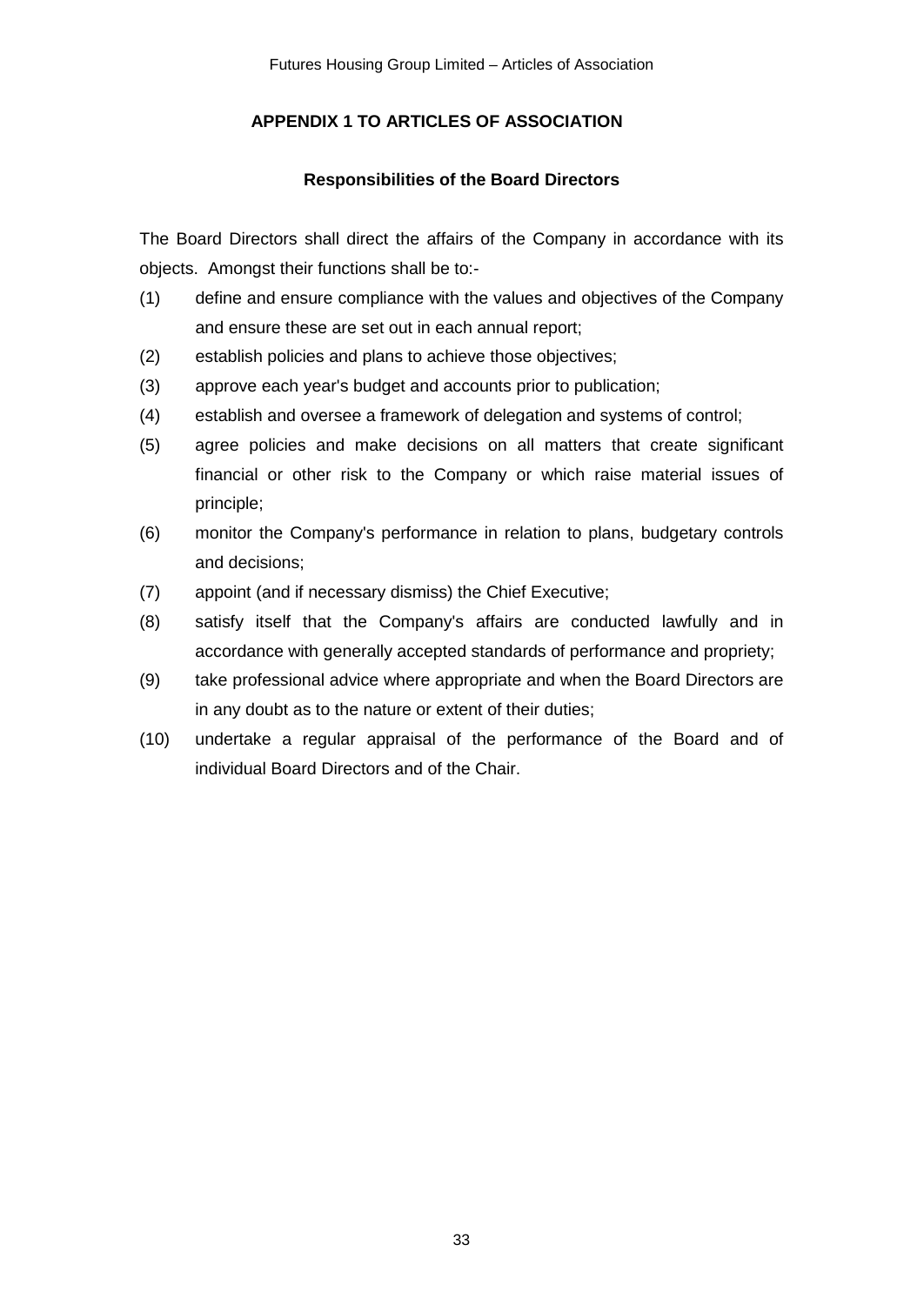# **APPENDIX 2 TO ARTICLES OF ASSOCIATION**

# **The Chair's Responsibilities**

The Chair shall seek to ensure that:-

- (1) the Board's business and the Company's general meetings are conducted efficiently so that there is an appropriate balance of attention to strategy, policy, finance and key decisions;
- (2) all Board Directors are given the opportunity to express their views;
- (3) the Board delegates sufficient authority to its committees, the Chair, the chief executive (if any), and any other Group Member to enable the business of the Company to be carried on effectively between Board meetings;
- (4) the Board Directors receive professional advice when it is needed;
- (5) the affairs of the Company are conducted in accordance with generally accepted codes of performance and propriety and the Board complies with its objectives, terms of reference and protocols, thus fulfilling its responsibilities for the governance of the organisation;
- (6) the agenda is agreed for each meeting;
- (7) the draft minutes are received;
- (8) decisions made by the Board are delegated to officers for follow up;
- (9) there is established a constructive working relationship with, and support provided for the Chief Executive and officer team so that they achieve the aims of the organisation;
- (10) the performance of the Chief Executive is appraised;
- (11) he or she take decisions delegated to the Chair preferably in consultation with at least one other Board Director and with the advice of the Chief Executive;
- (12) where emergency decisions are taken by the Chair, account is taken of the views of the Board if known and a full report detailing the decision taken and any consequences is provided to the Board at the next Board meeting where the Board should ratify the Chair's decision. The report should also include an explanation as to why an emergency decision had to be taken by the Chair;
- (13) the Board is represented at key external meetings, for example with funders and any regulator, with other Board Directors as appropriate;
- (14) the training needs of individual Board Directors, and the Board as a whole, are addressed;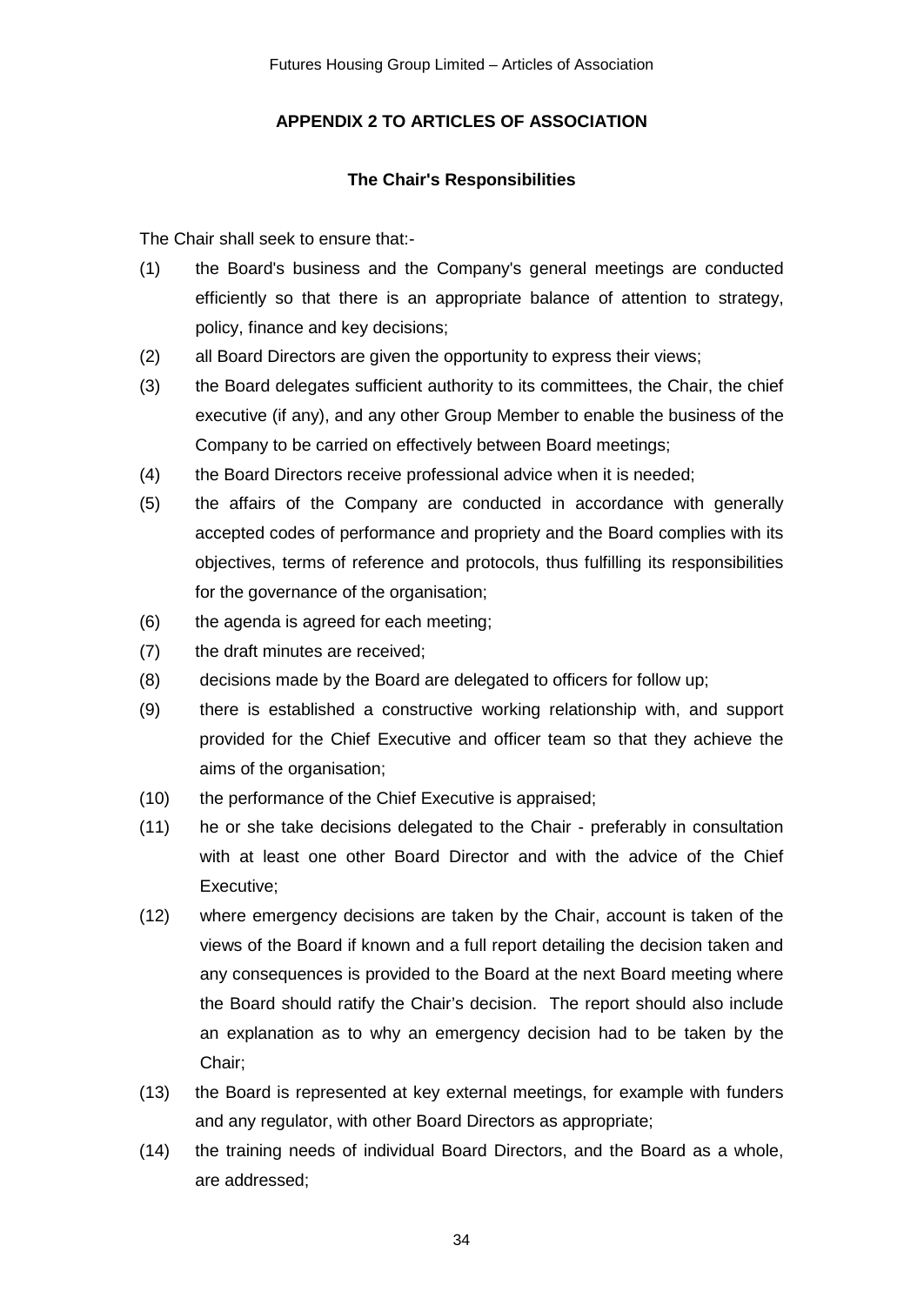- (15) ensure, when necessary, that the Chief Executive is replaced in a timely and orderly fashion;
- (16) ensure that the Board makes proper and appropriate arrangements for its own appraisal and that of Board Directors including the Chair's own appraisal and for implementing a succession plan for Board Directorship;
- (17) ensure that the level of any agreed Board Director remuneration results from an approved process that minimises the potential for conflicts of interest;
- (18) ensure the Board agrees the role of Vice Chair.

The Chair shall seek to ensure that there is a written statement of the Chair's responsibilities that shall be agreed with the Board Directors and reviewed from time to time.